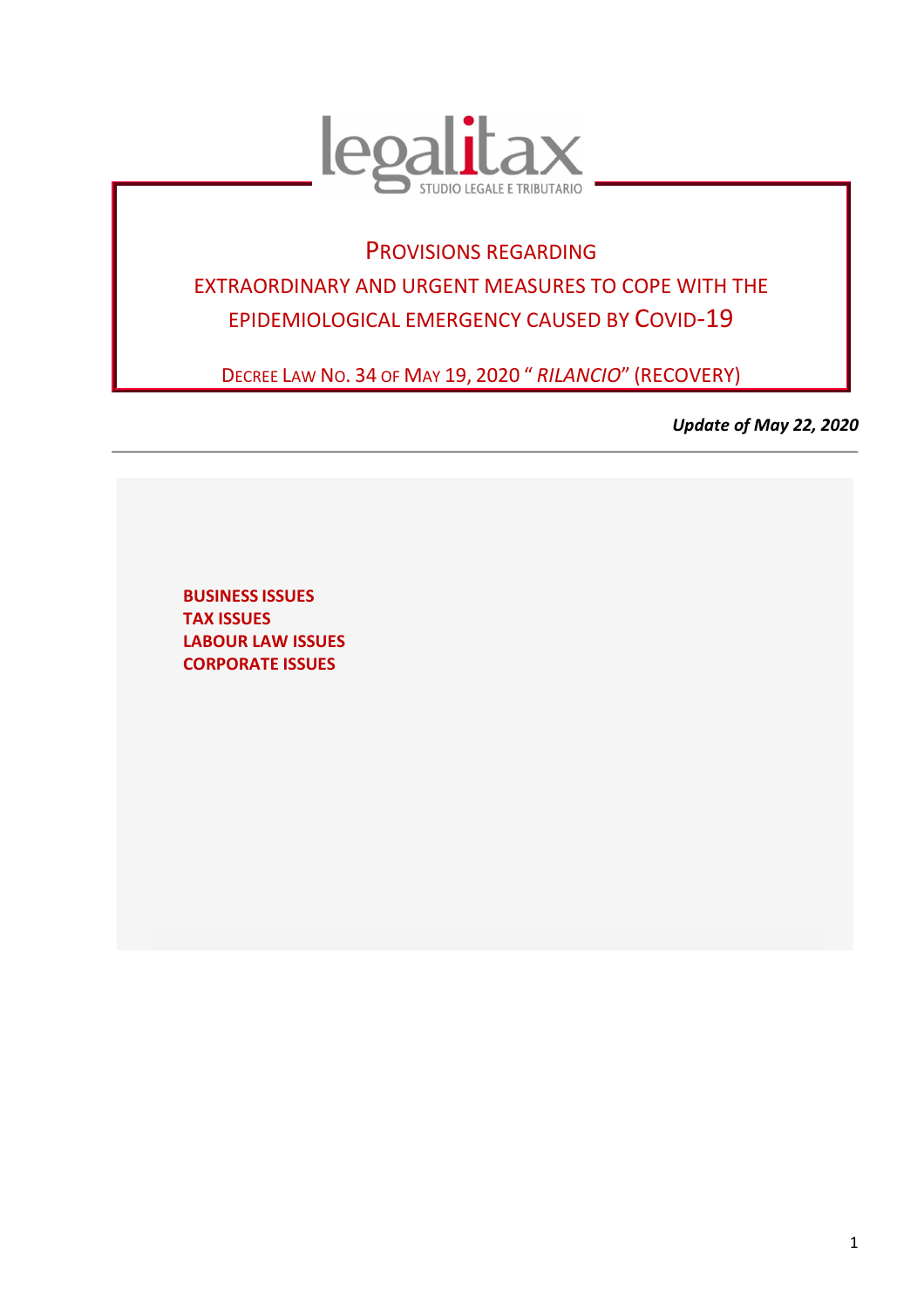## **Measures to support innovative (video-games manufacturing industry) start ups (Article 38)**

Article 38 of Decree Law No. 34 of May 19, 2020, the so-called "*Decreto Rilancio"* (Recovery Law Decree), lays down a set of rules to support national innovative start-ups, namely those newly established companies that have as for both exclusive or prevailing company purpose the development, the production and/or marketing of innovative with a high tecnological value goods and services (in each economic sector), *pursuant to* Article 25 of Decree Law No. 179 of 2012 converted by Law No. 221 of 2012, both in their starting phase and during the social life.

First and second paragraph of the captioned provision rule indeed set forth the strengthening of the measures in favour of existing innovative start-ups, through allocation of further economic resources specifically addressed to: (i) the refinancing to the extent of 70% or 80% for the start-ups with offices in earthquake zones, of the subsidised loan programmes provide for in the context of the so-called "Smart e Start Italia" measure (Euro 100 million for the year 2020) and (ii) the granting of reliefs in the form of non-repayable grants for the purchase of services performed by business incubators, startup accelerators, innovation hubs, business angels and other – public or private entities – operating for the development of innovative companies, in accordance with the (EU) Regulation No. 1407/2013 (Euro 10 million for the year 2020), transferring the Ministry of Economic Development, by means of decree to be adopted within sixty days, the task of defining conditions and procedures for the granting of benefits.

From the different perspective of the capitalisation of such companies, the Governement, foresees at the following third paragraph, an extension of the scope of application of the "Fund to support the *venture capital*" established pursuant to Article 1, paragraph 209, of Law No. 145 of 2018, assigning additional Euro 200 million to exclusively support innovative companies (for example innovative start-ups and SMEs) to promote investments, even through the signing of participative financial instruments, of subsidised loans, of convertibles bonds and/or of others, referring once again to the Ministry of Economic Development the recognition of the procedures of implementation of the reliefs and also regulating the coinvestment relationships between the resources laid down in this paragraph and those of regulated or qualified investors.

In terms of supporting and incentivizing research and development activities for the year 2020 throughout their national territory, the Government has determined to extend the scope of application of tax benefits in favour of Universities and Research Institutes upon execution of "*extra muros"* (off-site) research contracts also to innovative start-ups availing themselves of such qualified co-operation relationships.

Following fifth paragraph introduces an extension of twelve months to (i) the period of permanence of innovative start-ups in the special section of the companies' register as well as (ii) to possible limitation periods from access to public incentives and for the revocation of these latters, with the express exclusion in relation to item (i) of the validity of the extension with the purposes of the use of the tax and social security allowances in force.

Sixth paragraph also provides, for the whole duration of 2020, an amount in favour of innovative start-ups and SMEs equal to Euro 200 million to be found among the amounts already allocated through the SMEs Guarantee Fund provided for by Law No. 226 of 1996 to which innovative companies may have access in accordance with the procedures set forth by the *pro-tempore* legislation in force, included those laid down lastly by Decree Law of April 8, 2020. The following seventh and eighth paragraphs amend the forecasts existing on incentives for the investment of natural persons taxpayers in innovative start-ups and SMEs, adding two new rules identified respectively in Article 29 *bis* of Decree Law No. 179 of 2012 converted by Law No. 221 of 2012 and in paragraph 9 *ter* of Article 4 of Decree Law No. 3 of 2015 converted by Law No. 33 of 2015.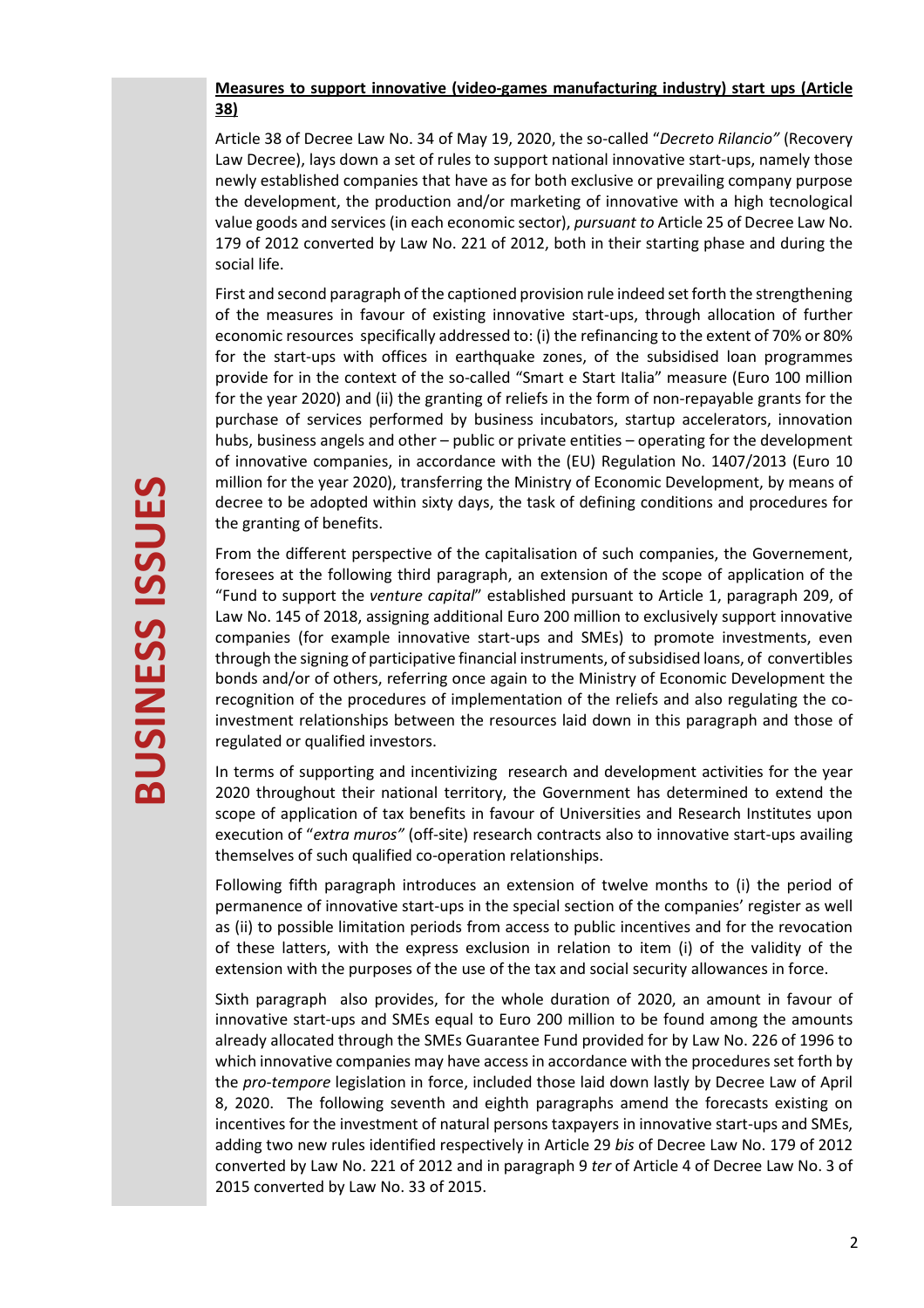More specifically, both provisions introduce for the above-mentioned taxpayers who invested in the capital of innovative companies, tax benefits, *sub specie* (sub-kind) *of*  deduction from the gross income tax of the same*,* in the extent of fifty (50) per cent of the capital invested directly or by means of Undertakings for Collective Investments, provided that such investments concern innovative start-ups and SMEs enrolled within the respective special sections of the companies register, are contained within a maximum of annual Euro one hundred thousand (100,000) and provided that the investment is maintained for almost three years under penalty of expiration from the same benefit with subsequent obligation for the taxpayer to return the amount deducted increased of legal interests. The tax benefits in question are granted pursuant to EU Regulation No. 1407/2013 on the so-called "*de minimis*" aids.

Indeed, with regard to the measures aiming at incentivizing the participation of natural persons to innovative start-ups, sixth paragraph of the provision *de qua* (under consideration) has halved for the year 2020 the quantitative limits (from 1 million to 500,000 Euro and from 500,00 to 250,00 Euro) of the participating instruments that foreign persons must hold to obtain the issue of a quarterly residence permit laid down in the Consolidated Law on immigration. Ffollowing seventh paragraph extended the scope of application of the specific aid scheme aiming at supporting the creation and the development of innovative start-ups in the "Territory of the seismic crater of the Central Italy", that is the territory of the municipalities affected by the seismic events of 2016 and 2017.

Despite the purpose declared in the heading of the provision in question, the following paragraphs (from the eighth to the fourteenth) introduce, in a non-exhaustive manner, in our set of rules, some measures aiming at adjusting the Italian system to provisions already adopted by other EU Countries for the support to companies operating in the sector of design and development of the digital entertainment industry. In this perspective, the fund called "First Playable Fund" with an initial allocation for the year 2020 equal to Euro 4 million hase been established at the Ministry for Economic Development.

The above-mentioned fund aims at supporting the conception and pre-production phases of videogames intended for commercial distribution, as well as the creation of the related prototypes, by means of the provision of non-refundable aids, to the extent of (50) fifty per cent of the eligible expenditures and within an amount between Euro 10,000 and Euro 200,000 for each prototype.

Such non-refundable aids shall be used only for the creation of prototypes and shall be disbursed to the applicant companies that (i) have registered office in the EU territory, (ii) are subject to taxation in Italy as a result of their tax residence, or for the presence of an operating office in Italy to which the prototype is attributable, (iii) have minimum share capital (fully paid-in) and net equity not less than Euro 10,000 (both for companies established as joint-stock companies and for production individual companies or established as partnerships) and (iv) own a 58.2 or 62. ATECO classification (that is: software edition and IT consultancy service and activities connected to the software edition).

As for the eligible expenditures to benefit from the reliefs, reference is made to expenditures coming from: (i) working performances carried out by the companies personnel in the activities of creation of prototypes; (ii) professional performances commissioned to freelance professionals and/or other companies aiming at the creation of prototypes; (iii) technical equipment (hardware) purchased for the creation of prototypes; and (iv) purchase of software licences for the creation of prototypes.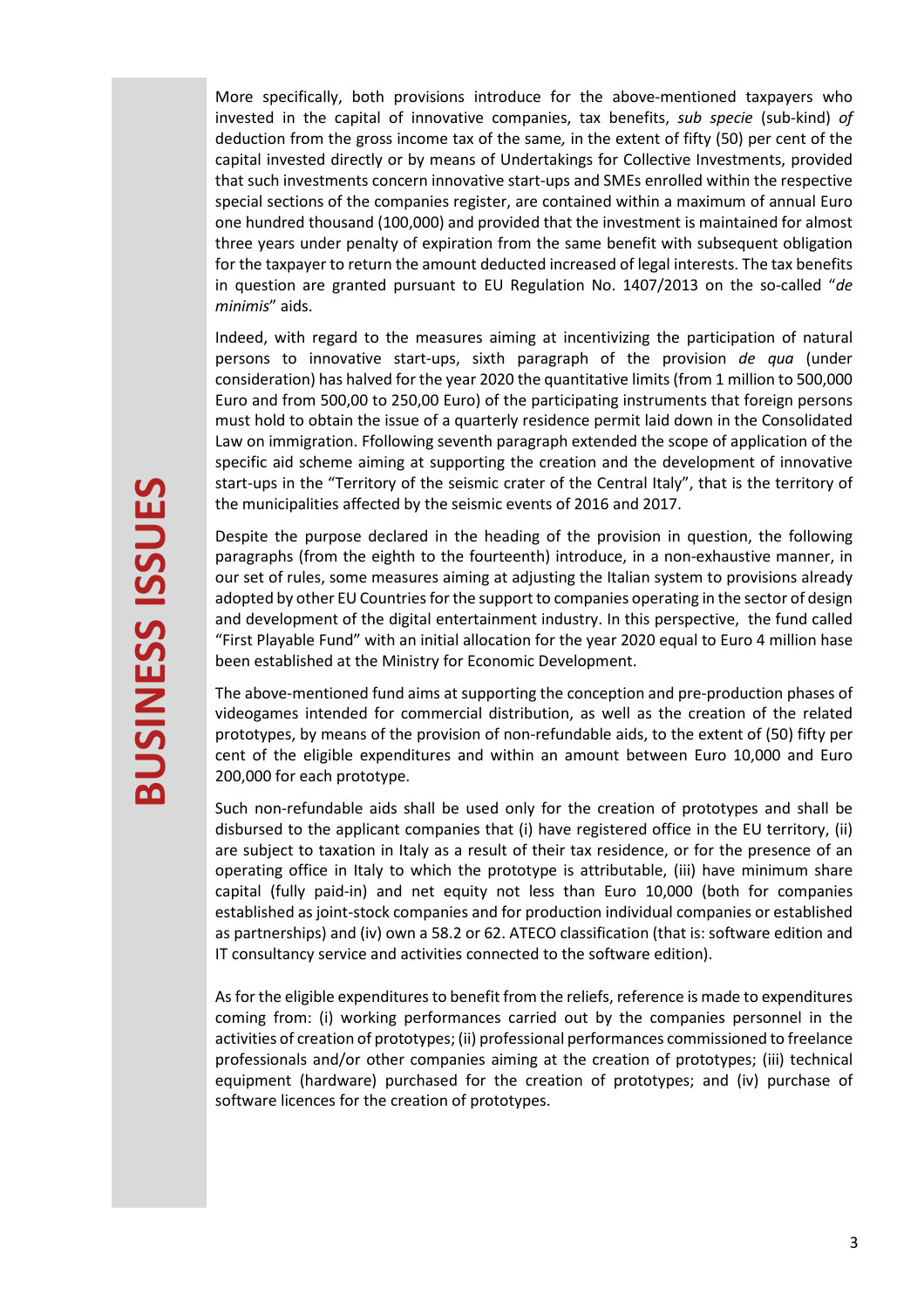Finally, the provision sets forth that the companies provided with the requirements to access to the benefit must create the prototype within eighteen (18) months from the recognition of the admissibility of the application by the Ministry of Economic Development to which the task of regulating, by means of decree to be issued within sixthy days from the entry into force of the *"Decreto Legge Rilancio"* (Recovery Law Decree) the procedures of submitting of applications, the criteria for the selection of the same, the eligible expenditures, the methods to provide the subsidy, the modalities of verification, the control and expenditure reporting and the causes of forfeiture and/or revocation from the benefit are tranferred.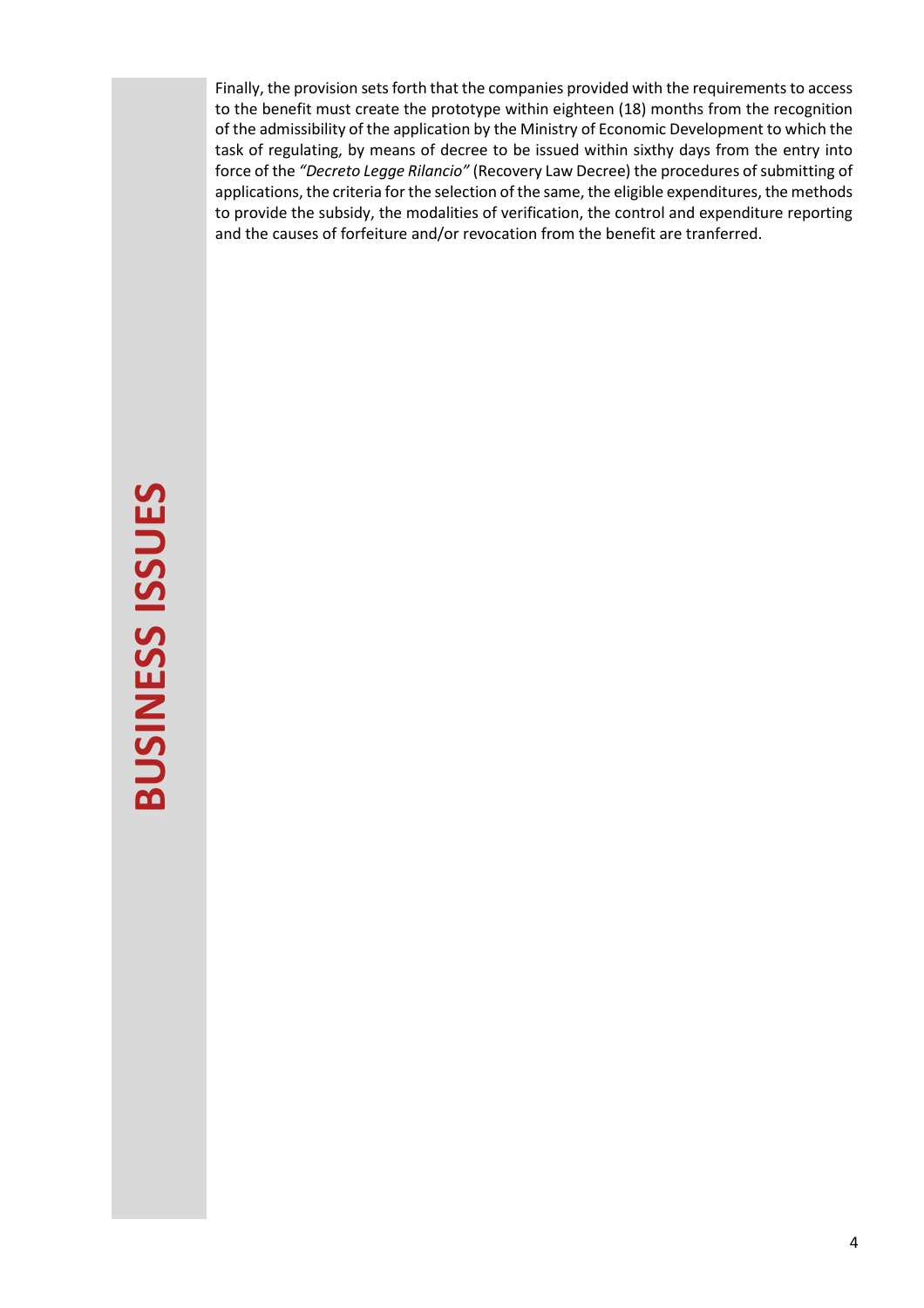# **Provisions related to the payment of IRAP (Italian Regional Tax on Productive Activities) (Article 14)**

Companies with volumes of revenues not exceeding 250 million and self-employed professionals with fees not exceeding 250 million are not required to pay the balance due for the tax period 2019, or are not required to pay the first instalment, equal to 40% of the IRAP advance payment for the tax period 2020 (such amount remains excluded also upon payment of the IRAP balance 2020). The obligation of payment of the advance payments for the tax periods 2019 remains mandatory.

The enforcement of the provision is excluded for banks and for other bodies and financial companies as well as insurance companies, Administrations and public bodies.

## **Equity strengthening of medium-sized companies (Article 26)**

In terms of diversification of the aids to companies, and, in order to prevent from possible business undercapitalisations, the Government provided an articulated system of tax concessions and of financial support measures directed to encourage equity injections by shareholders in medium-sized companies with offices in the national territory.

Article 26 of Decree Law No. 34/2020 requires the meeting of different conditions in order to use the expected benefits. More specifically, the conferring shareholders should be granted a tax credit equal to 20% of the amounts conferred, whilst, as regards recapitalized companies, a different criterion of calculation of the tax credit, linked to the losses generated and to the net equity of the company is envisaged. This last relief requires the occurrence of additional and stricter conditions in order to be granted. Furthermore, the provision sets forth the establishment of a fund aiming at the signing of the financial instruments (bonds or debt securities) issued by companies after recapitalization.

The validity of all measures foreseen remain subject to the release of a specific authorization by the European Commission, pursuant to Article 108, paragraph 3, of TFEU (Treaty on the Functioning of the European Union).

## **Concerned Entities**

The reliefs provided by the new legislation concern the equity strengthening of joint-stock companies, as public limited companies, companies with unlimited responsibility, limited liability companies, even simplified and of cooperative companies, with the exclusion of financial intermediaries and of financial and non-financial holding companies, having registered office and administrative office in Italy and having:

- a) an amount of revenues (Article 85, paragraph 1, letters a) and b), of T.U.I.R. (Consolidated Law on Income Tax) exceeding 5 million Euro and up to 50 million Euro in relation to the tax period 2019. The minimum threshold rises up to 10 million if the company intends to adhere to the fund established for the issue of participative financial instruments connected to the capitalization;
- b) because of the epidemiological emergency caused by COVID-19 in the months of March and April 2020, suffered an overall drop in the amount of revenues (Article 85, paragraph 1, letter a) of T.U.I.R. (Consolidated Law on Income Tax), compared to the same period of the previous year, to an extent not less than 33%;
- c) resolved and carried out an increase of capital against payment fully paid-in after the entry into force of the decree, and by 31 December 2020.

Moreover, it is foreseen that, the recapitalized company, in order to access to the tax credit, as well as, in order to carry on with the issue of financial instruments intended to be signed by the newly-established "Asset Fund for SMEs" must:

- have a situation of social security and tax regularity;
- comply with the provisions in force concerning planning and building, labour, prevention of accidents and environment protection regulations: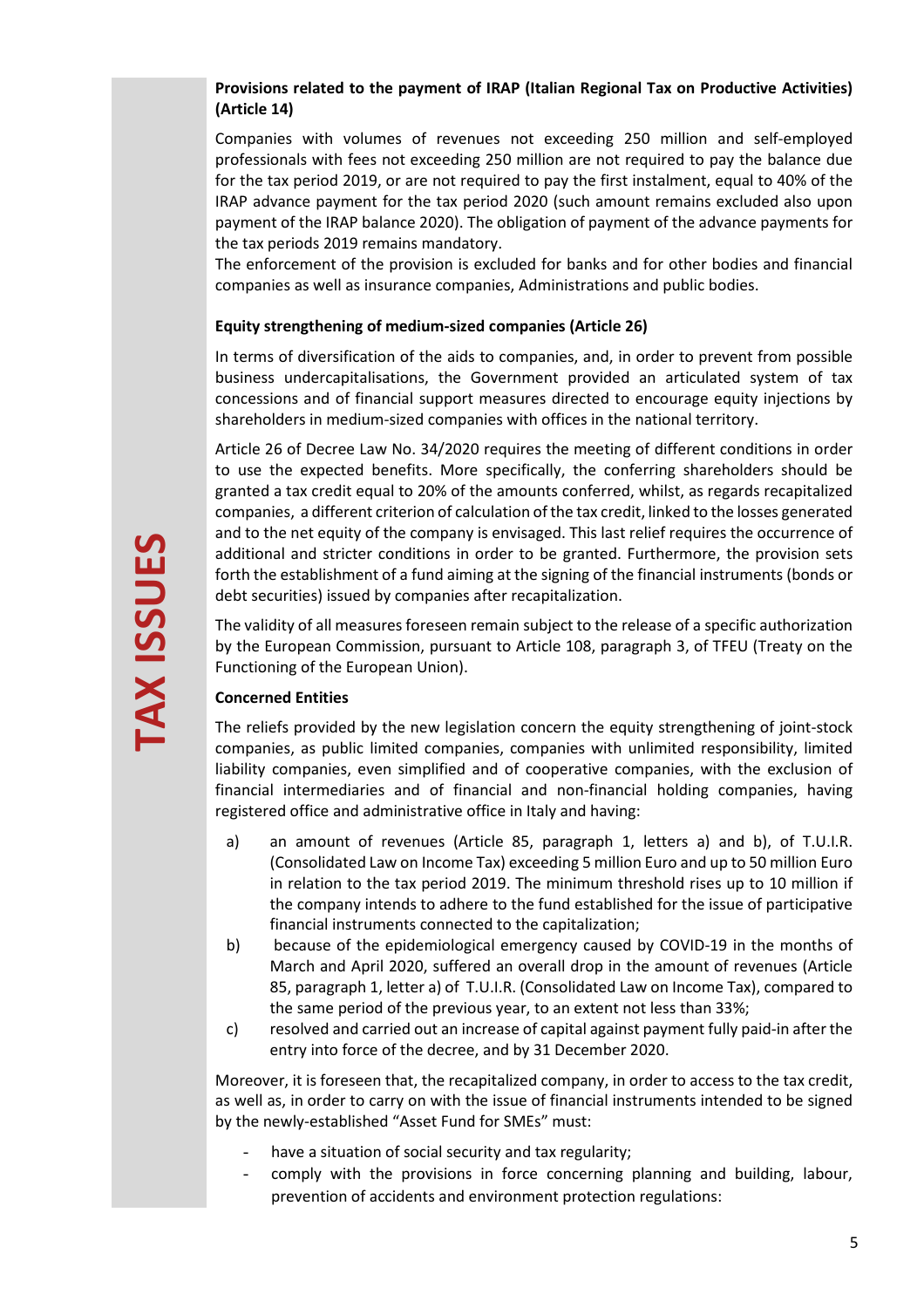- not be included among companies that have received and afterwards, not refunded or set aside on a blocked account, the aids considerer unlawful or inconpatible by the European Commission;
- not fall within the restrictive conditions laid down in Article 67 of Legislative Decree No. 159 of September 6, 2011.
- not be carried out, towards directors, shareholders and beneficial owner, a definitive sentence, in the last five years, for crimes committed in violation of the rules to fight evasion concerning income and value added taxes in the cases in which the ancillary penalty referred to in Article 12, paragraph 2, of Legislative Decree No. 74/2000 has been applied;
- upon specific additional conditions, register a number of employees lower than 250 persons.

## **Tax benefits**

The captioned provision sets forth that shareholders, natural persons or legal entities benefit from a tax credit equal to 20% of the amounts conferred for the cash contributions carried out by December 31, 2020 for the share capital increase of one or more companies. The maximum investment of the cash contribution on which the tax credit must be calculated, shall not in any event exceed Euro 2,000,000.

Moreover, the provision sets forth as *conditio sine qua non* for the credit entitlement that the shareholding resulting from the contribution is owned at least up to December 31, 2023 and that no reserves are distributed before January  $1<sup>st</sup>$ , 2024.

The underlying rationale of the provision is to guarantee to the small-and medium-sized enterprises an adequate equity structure, preventing over-indebtedness crisis, therefore it is expected that, if before January  $1<sup>st</sup>$ , 2024 the company receving the contribution approves the distribution of reserves, of any kind, or does not own the shareholding acknowledged after the capital increase anymore, the tax benefit will be considered as forfeited and the shareholders will be required to the obligation to return the deducted amount, together with legal interests.

The recognised credit combines with possible other aid measures provided by any entity from which the company has benefited pursuant to paragraph 3.1 of the Communication of the European Commission setting up a "temporary Framework for the State aid measures to support the economy in the current emergency caused by COVID-19" and on which basis such aids cannot exceed the limit of Euro 800,000.

The tax credit accrued can be used from the tenth day following that of submission of the income tax return related to the tax period in which the investment was made and in the followings up to depletion. The credit recognised should be offset, pursuant to Article 17 of Legislative Decree No. 241/1997, without being subject to the limits laid down in Article 1, paragraph 53 of Law No. 244/2007 and referred to in Article 34 of Law No. 388/2000.

Recapitalised companies, indeed, if they meet the additional requirements established by the regulations, should be granted, after approval of financial statements 2020, a tax credit equal to 50% of the losses exceeding 10% of the net equity, up to congruent 30% of the capital increase made by December  $31^{st}$ , 2020. The distribution of any kind of reserves before January 1<sup>st</sup> 2014 by the company entails the expiration from the benefit and the obligation to return the amount together with legal interests.

Even in this case, the credit recognised combines itself with possible other aid measures, granted by any entity, from which the company benefited itself pursuant to paragraph 3.1 of the Communication of the European Commission setting up a "temporary Framework for the State aid measures to support the economy in the current emergency caused by COVID-19" and on which basis such aids cannot exceed the limit of Euro 800,000.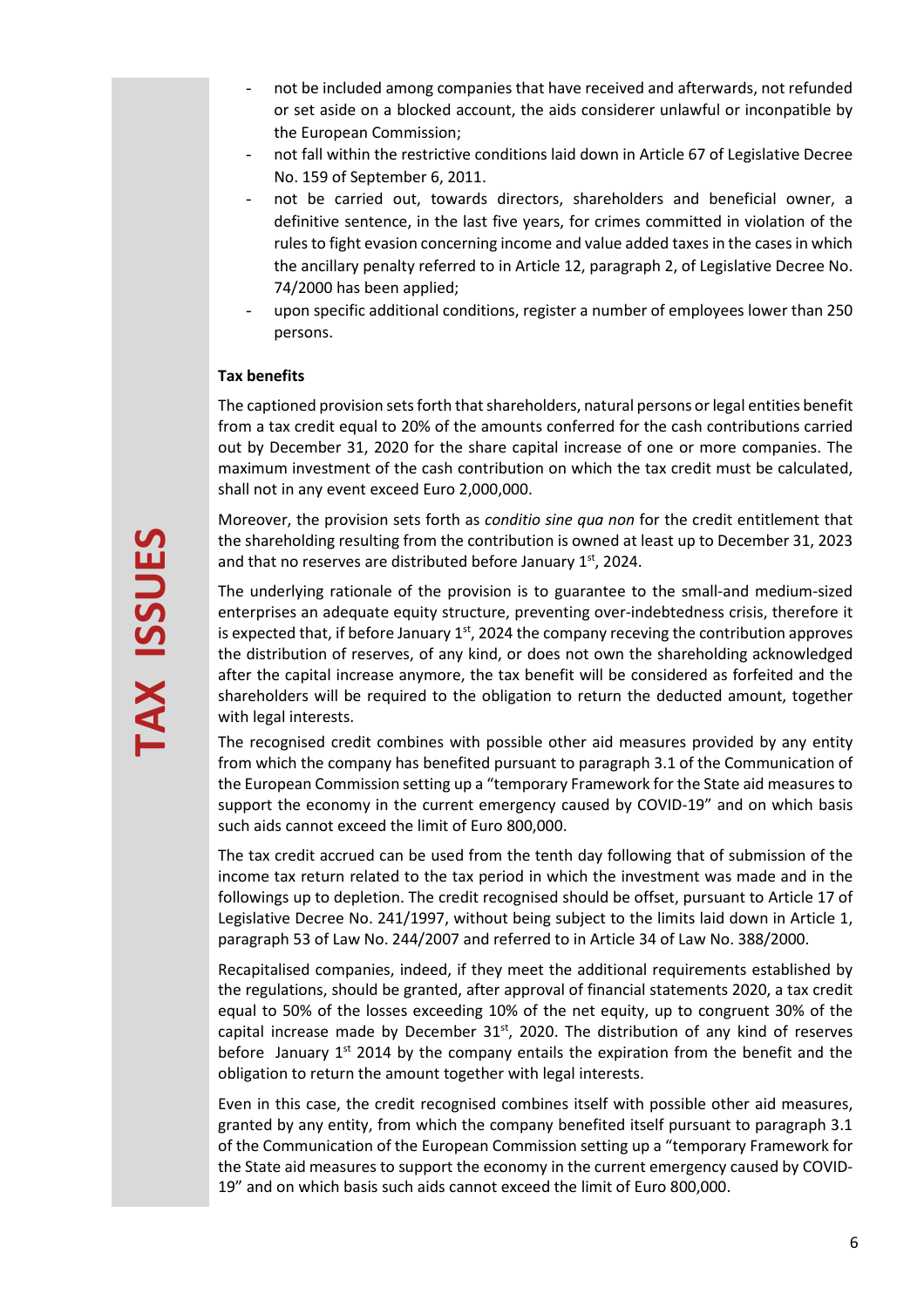The transferee company may use the tax credit recognised starting from the tenth day following that of submission of income tax return related to the tax period in which the investment was made and in the followings up to depletion. The credit recognised can be offset, pursuant to Article 17 of Legislative Decree No. 241/1997, without being subject to the limits laid down in Article 1, paragraph 53 of Law No. 244/2007 and referred to in Article 34 of Law No. 388/2000.

## **Tax credit for lease payments of properties for non-residential use and business leasing (Article 28)**

For persons carrying on business activity, art or a liberal profession, the tax credit to the extent of 60% of the monthly amount of the lease payment of properties for non-residential use intended for the carrying out of the industrial, commercial, craft, agricultural, touristic activity or for the usual and professional exercise of self-employment activities is confirmed. The tax benefit is also recognised to non-commercial bodies, included the third sector bodies and religious institutions civilly recognised, in relation to the lease payment, leasing or concession of properties for non-residential use intended for the carrying out of the institutional activity.

The credit is due to entities with revenues or fees not exceeding Euro 5 million in the previous tax period.

The tax credit is due to hotel facilities regardless of the business volume recorded in the previous tax period.

Necessary condition to be entitled to the tax credit brought in line with the amount paid in the tax period 2020 with reference to each of the months of March, April and May, is that the lessees entities, if carrying out a business activity have suffered a drop in turnover or in compensations of at least 50% in the month of reference compared to the same month of the previous tax period.

The tax credit accrued can be used in the income tax return related to the tax period of the expenses incurred that is in off-set, pursuant to Article 17 of Legislative Decree No. 241/1997, after the occurred payment of the leases.

The tax credit cannot be combined with the tax credit referred to in Article 65 of Decree Law No. 18/2020 (the so-called *Cura Italia*), converted, with amendments, by Law No. 27/2020, in relation to the same expenses incurred.

## **Amendments to Article 44 establishing the Fund for the income of last instance in favour of workers affected by the virus COVID-19 (Article 78)**

The compensation of Euro 600 granted for the month of March 2020 for supporting the revenues of professionals enrolled within the compulsory social security bodies governed by private law is confirmed even for the months of April and May 2020

## **New compensations for workers affected by epidemiological emergency caused by COVID-19 (Article 84)**

For entities that in the month of March 2020 have benefited from the compensation laid down in Articles 27, 28, 29 and 30 of Decree Law No. 18/2020 (the so-called *Cura Italia* Decree), converted with amendments by Law No. 27/2020, the same compensation equal to Euro 600 is confirmed even for the month of April 2020.

To self-employed professionals who have an active VAT number at the date of the entry into force of the Decree who are registered under the separate Management regime, who are not members of pension or other compulsory social security scheme, who have suffered a proven reduction of at least 33% of the income of the second two-month period 2020, compared to the income of the second two-month period 2019, are granted a compensation for the month of May 2020 equal to one thousand Euro.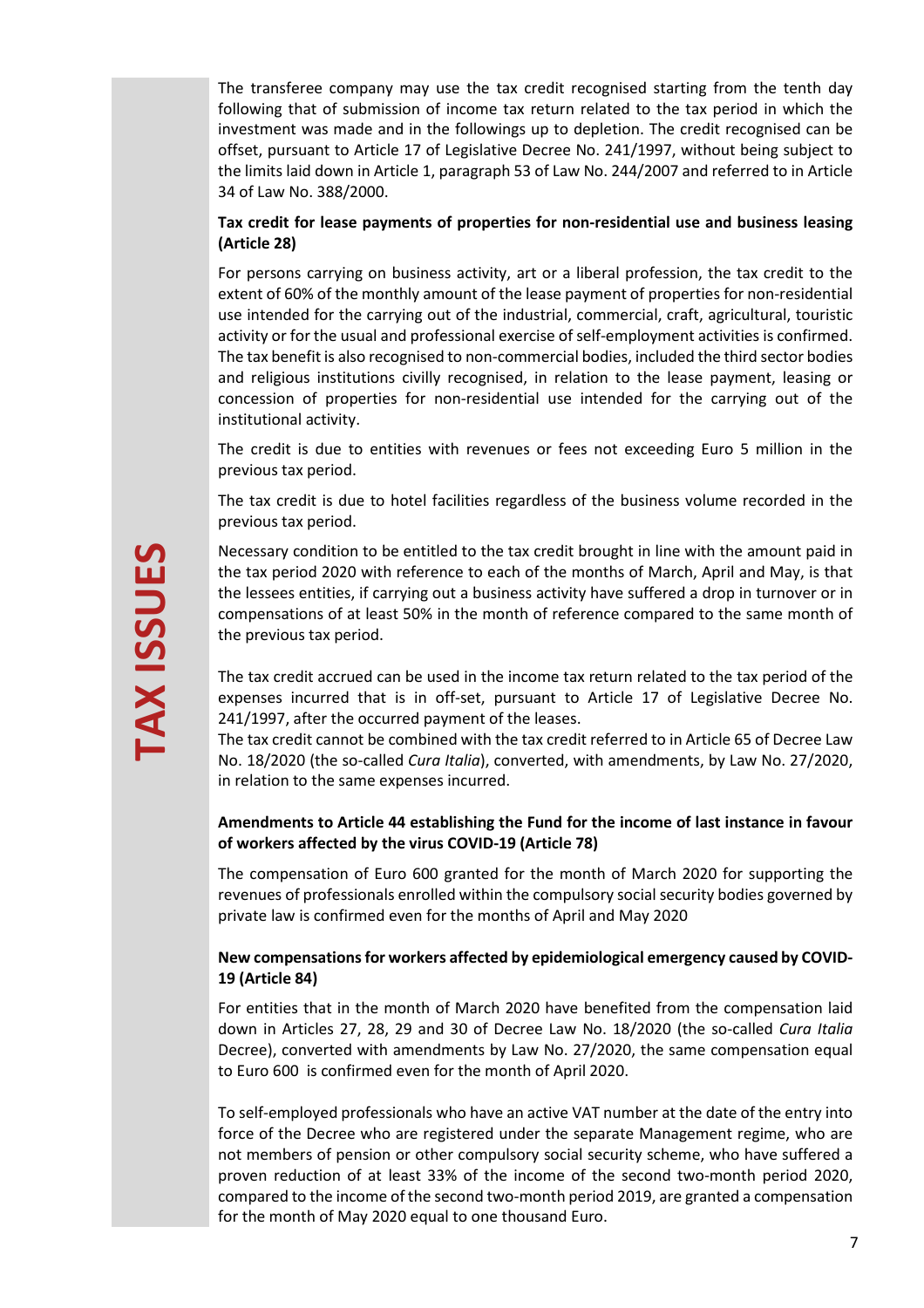## **Prohibition of cumulation of benefits (Article 86)**

Prohibition of cumulation among the several benefits provided by the Decree among those of Articles 78, 84, 85 and 98 is expected, as well as for the benefits referred to in Article 44 of the Decree Law No. 18/2020 (the so-called *Cura Italia* Decree). Such benefits may be indeed cumulated with the ordinary disability allowance.

#### **Provisions concerning sports workers (Article 98)**

For the months of April and May 2020 a compensation of Euro 600 is granted in favour of sports workers employed with collaborative relationships, recognized by the company Sport e Salute S.p.A.. The compensation does not contribute in forming the income and it is not granted to earners of other employment income and of the citizenship income. To entities who already benefit for the month of March 2020 from the compensation pursuant to Article 96 of Decree Law No. 18/2020 (the so-called *Cura Italia* Decree) the same compensation equal to Euro 600 is disbursed, without necessity of further application, also for the months of April and May 2020.

## **Tax Incentives for the energy efficiency, earthquake bonus, photovoltaic and charging station for electric vehicles (Article 119)**

The deduction rate laid down in Article 14 of Decree Law No. 63/2013 due for specific measures for energy efficiency, earthquake risk reduction, installation of photovoltaic plants and columns for charging electric vehicles has incresead up to 110%, as long as the costs incurred and remained held by the taxpayer, between July  $1^{st}$ , 2020 and December  $31^{st}$ , 2021, providing at the same time the use of the deduction in 5 instalments of equal amount for each tax period.

Entities recipients of the benefit are natural persons (as long as they are not carrying out companies, arts or professions), co-owers and IACP (public housing association).

# **Tax credit for the expenses for complying with the requirements of working environments (Article 120)**

As regards the expenses aimed at complying with safety measures for the re-opening of business activities, a tax credit equal to 60% of the expenses incurred in the year 2020 for a maximum of Euro 80,000 for each recipient is provided for. The provision sets forth a list of investments to which the benefit is allowed.

The tax credit may be cumulated with other benefits for the same expenses, however within the limit of the costs incurred and it may be used exclusively as off-set and it is transferable to other entities, including credit institutions and other financial intermediaries. The possible beneficiaries of the tax credit are operators with activities opened to the public, typically bars, restaurants, hotels, theatres and cinemas, and others expressly indicated in annex 1 to the decree in question.

With one or more decrees of the Ministry of the Economic Development, in cooperation with the Minister for Economic Affairs and Finance, the admissible additional expenses or the entities entitled in addition to those indicated at paragraph 1, may be identified.

## **Trasformation of tax deductions in discount on the amount due and in transferable tax credit (Article 121)**

For entities that in the years 2020 and 2021 carried out interventions of:

- recovery of the building heritage pursuant to Article 16-*bis*, paragraph 1, letters a) and b), of TUIR (Italian Tax Consolidated Text);
- a) energy efficiency referred to in Article 14 of Decree Law No. 63/2013 and referred to in paragraphs 1 and 2 of Article 119 of this decree;
- b) adoption of anti-seismic measures referred to Article 16, paragraphs from 1-*bis* to 1-*septies* of Decree Law No. 63/2013 and referred to in paragraph 4 of Article 119 of this decree;
- c) recovery or renovation of the fron o fthe existing buildings, including the mere external cleaning or painting, under article 1, paragraph 219, of Law of December 27, 219 no. 160;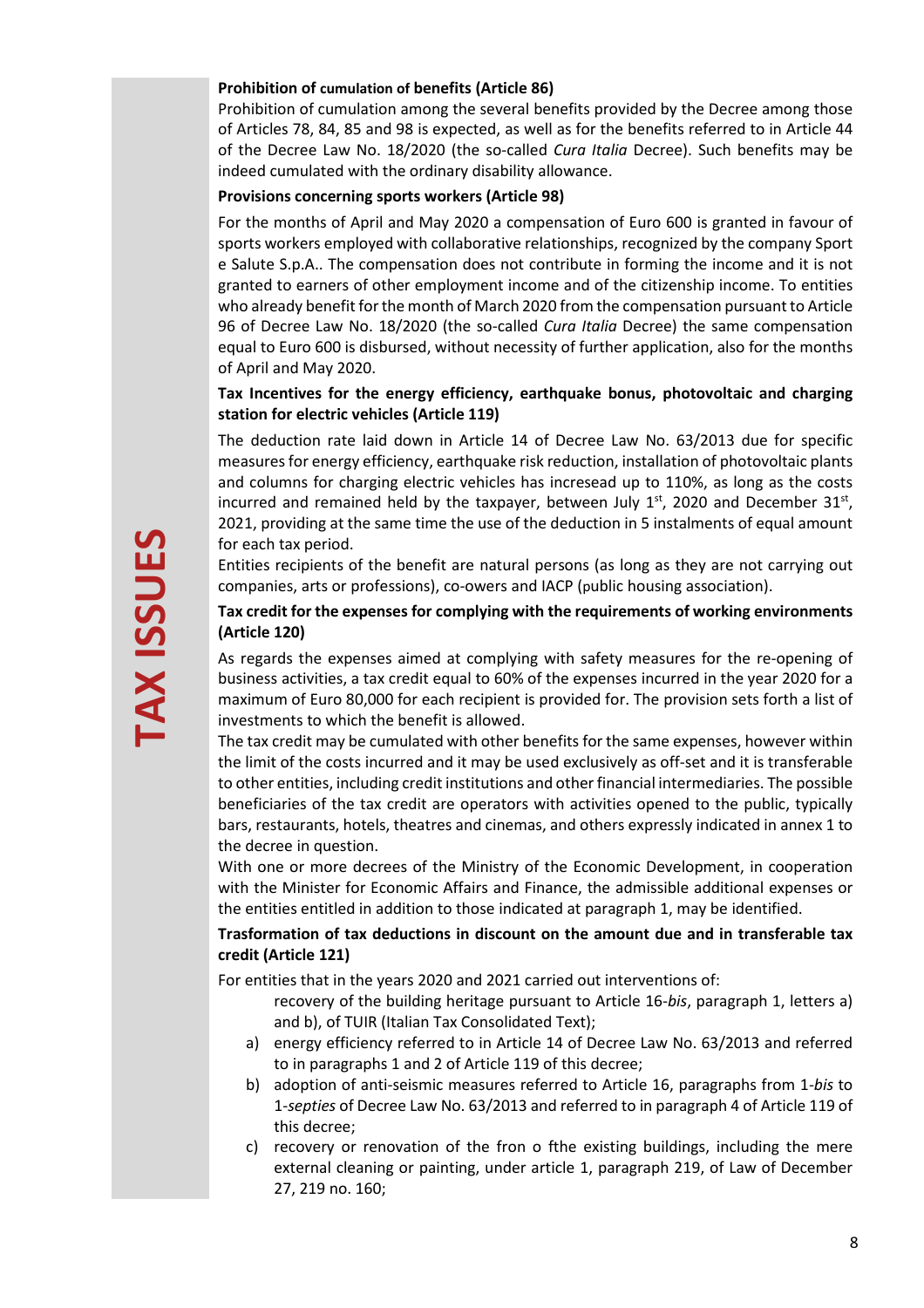- d) installation of photovoltaic plants referred to in Article 16-*bis*, paragraph 1, letter h) of TUIR, including the measures referred in paragraphs 5 and 6 of Article 119 of this decree;
- e) installation of colums for charging electric vehicles referred to in Article 16-*ter* of Decree Law No. 63/2013 and referred to in paragraph 8 of Article 119 of this decree;

The provision introduces the possibility to opt, alternatively: (i) for a contribution of the same amount of the investments carried out, in the form of discount on the consideration due, advanced by the supplier who carried out the interventions and recovered by the latter in the form of tax credit, with the possibility of following transfer of the credit; or (ii) for the transformation of the corresponding amount of the tax credit deduction to be used also in off-set, with the option also of subsequent transfer to other entities, including credit institutions and other financial intermediaries.

## **Transfer of tax credit recognized by measures issued to cope with the emergency caused by COVID-19 (Article 122)**

The provision introduces, in an experimental way – up to December 31<sup>st</sup>, 2021 – the possibility for beneficiaries of tax credits introduced to cope with the epidemiological emergency caused by COVID-19 to opt, instead of using them directly, for the transfer, even partial, of the same tax credit to other entities, including credit institutions and other financial intermediaries.

The provision refers to a measure of the Italian Revenue Agency's Director for the definition of the implementation modalities of the provisions, included those related to the exercise of the option, to be carried out electronically.

## **Elimination of the safeguard clauses concerning VAT and excise duty (Article 123)**

The provision sets forth the abrogation of paragraph 781 of Article 1 of Law No. 190/2014, by this way it eliminates definitively the so-called "safeguard clauses" that from January 2021 would have predicted an automatic change in increase of VAT rates and those concerning excise duties on some motor fuel products.

**Reduction of VAT rate for the supply of goods necessary for the containment and management of the epidemiological emergency caused by Covid-19 (Article 124)** 

A reduction of the VAT rate to 5% is expected for the sale of face-masks and other medical devices and for personal protective equipment, expressly identified by the provision, and specifically in table A, part II-*bis*, attached at the Decree of the President of the Republic No. 633/1972.

Furthermore, as regards the sale of such goods, a higher favourable regime is agreed for a transitorial period, foreseeing that the same, until December  $31^{st}$ , 2020, are VAT exempt, without prejudice to the right to the tax deduction payed on the purchases and on the import of goods and services linked to such exempted operations.

#### **Tax credit for the sanitization and purchase of protection equipment (Article 125)**

For taypayers carrying out business activity, arts and professions, non commercial bodies, including bodies of the Third sector and religious institutions civilly recognised a tax credit is granted to the extent equal to 60% of the expenses incurred in 2020 for the sanitization of environments and of the instruments used, as well as for the purchase of personal protective equipment (PPE) and of other equipments aiming at guaranteeing the health of workers and of users.

The tax credit is due up to a maximum of Euro 60,000 for each beneficiary.

The provision lists the eligible expenditures for the tax credit and points out that the tax credit may be used in the income tax return related to the tax period during which it is recognized, that is to offset the amount with the F24 form, starting from the day following that of the identification of the same, without application of the limits referred to in Article 1, paragraph 53, of Law No. 244/2007 and referred to in Article 34 of Law No. 388/2000.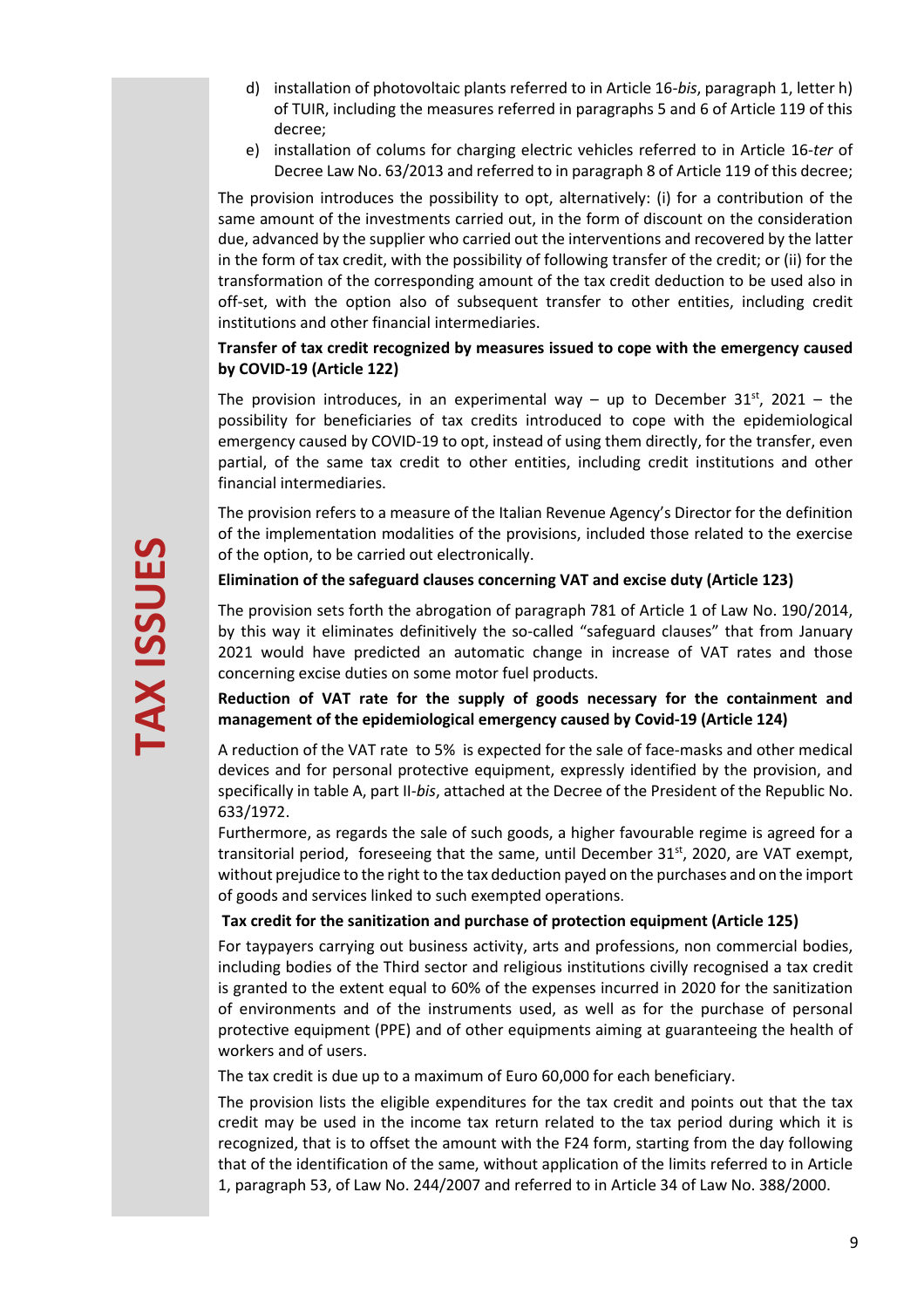#### **Extension of the terms for the recovery of suspended payments collection (Article 126)**

The payments suspended pursuant to Article 18, paragraphs 1, 2, 3, 4, 5 and 6 of Decree-Law No. 23/2020 (the so-called *Decreto Liquidità* – Liquidity Decree) are extended and may be carried out, without application of penalties and interests, in a single solution within September 16, 2020 or through instalment plan, up to a maximum of four monthly instalment of equal amount, with the payment of the first instalment by September 16, 2020.

The new provision clarifies that in any case there is no refund of what already paid.

Moreover, Article 19 of Decree Law No. 23/2020 (the so-called *Decreto Liquidità* – Liquidity Decree) is amended; this latter provides that the amounts received between March,  $31<sup>st</sup>$ 2020 and May  $31^{st}$ , 2020, by entities with revenues or fees not exceeding Euro 400,000, are not subject to withholding taxes laid down in Articles 25 and 25-*bis* of the Decree of the President of the Republic No. 600/1973 from the withholding agent, upon submission of specific tax return from the recipient. In particular, the new provision introduces for the above-mentioned entities the possibility to pay the withholding taxes concerning the suspension in a single payment by September 16, 2020 (instead of July 31<sup>st</sup>, 2020 originally established by Decree Law No. 23/2020), that is in a maximum of four monthly instalments of equal amount, with the payment of the first instalment by September 16, 2020 (instead of the month of July 2020).

Finally, the payments suspended by Article 5 of Decree Law No. 9/2020 are extended to September 16, 2020.

# **Extension of the terms of collection recovery for entities referred to in Articles 61 and 62 of Decree Law No. 18 of March 17, 2020, converted, with amendments by Law No. 27 of April 24th, 2020 (Article 127)**

The payments suspended pursuant to Articles 61 and 62 of Decree Law No. 18/2020 (the socalled *Decreto Cura Italia – Cura Italia* Decree), converted with amendments with Law No. 27/2020 are extended and may be carried out, without application of penalties and interests, in a single payment by September 16, 2020 (deadline that was expected to expire as of May  $31<sup>st</sup>$ ) or through instalment plans, up to a maximum of four montly instalments of equal amount, with the payment of the first instalment by September 16, 2020.

The same payments are extended from May  $31<sup>st</sup>$ , 2020 to June 30, 2020 for specific categories of taxpayers: national sport federations, national promotional sport entities, associations and professional sports companies and amateur sports clubs.

# **Credit safeguarding laid down in Article 13, paragraph 1-***bis* **of Tuir, namely the supplementary treatment referred to in Article 1 of Law No. 21 of April 2nd, 2020 (Article 128)**

Regarding the receivable of Euro 80 referred to in Article 13, paragraph 1-*bis* of TUIR (the socalled *Bonus Renzi*) and the supplementary compensation of Euro 100 laid down in Article 1 of Decree Law No. 3/2020, converted, with amendments, by Law No. 21/2020, due, respectively, up to June 30, 2020 and from July  $1<sup>st</sup>$ , 2020 to employees meeting the requirements provided for by the mentioned provisions, the rule envisages that these are recognised even in the case in which the employee results insufficient for the effect of the lowest employment income generated in the year 2020 because of the consequences connected to the epidemiological emergency caused by COVID-19.

# **Deferral of the validity of the provisions on the tax on the consumption of single-use items and on the tax on the consumption of sweetened drinks (Article 133)**

The validity of the provisions establishing the tax on the consumption of single-use items (MACSI) is deferred to January  $1<sup>st</sup>$ , 2021, and the effective date of the validity of the rules introducing and governing the tax on the consumption of sweetened drinks is postponed until the same date.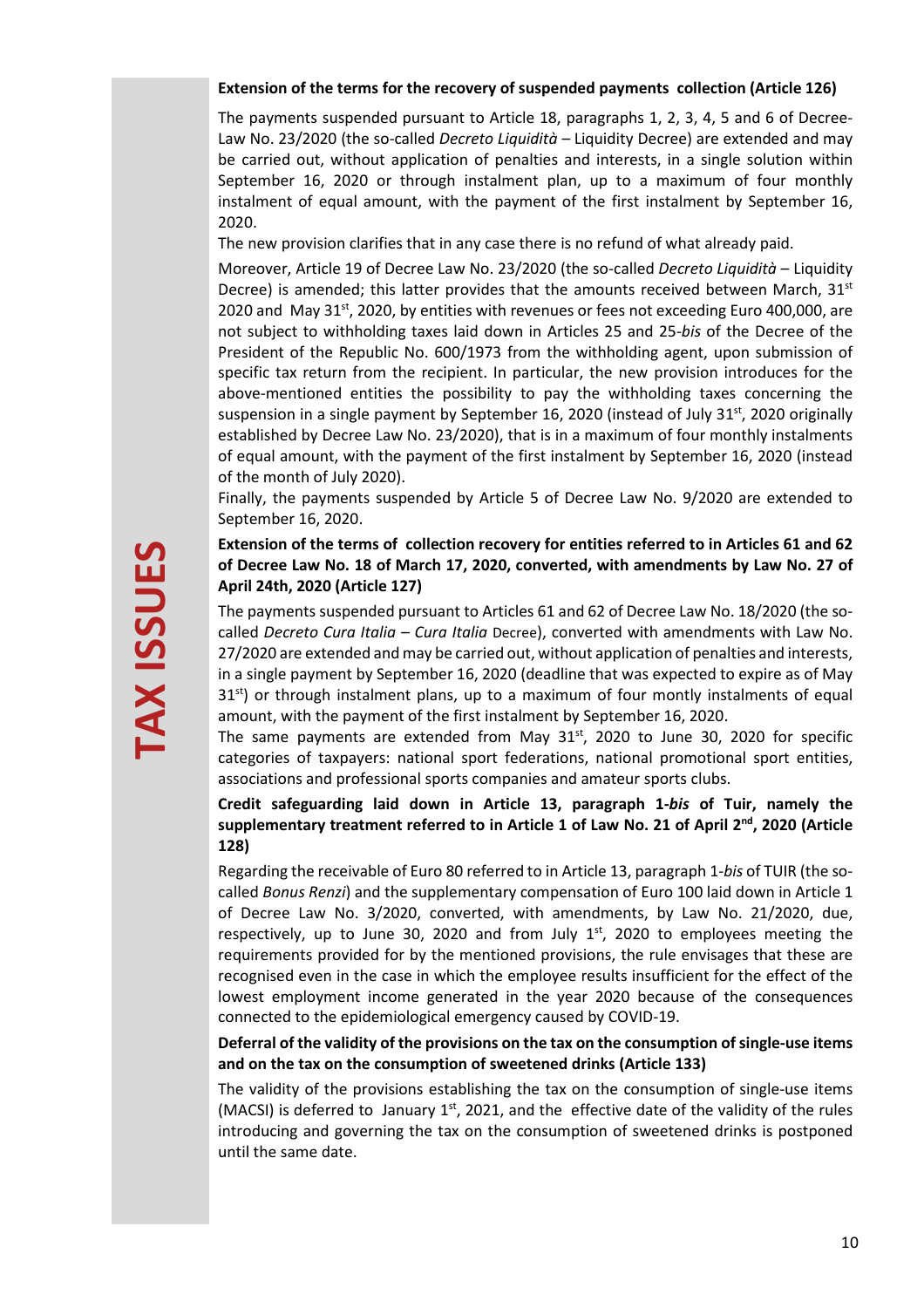## **Amendments to the IVAFE (an Italian Wealth Tax on Foreign Property) regulation for entities other than natural persons (Article 134)**

The provision, with the purpose of making, for IVAFE purposes, the compensation provided for the current accounts and saving passbooks of entities other than individuals (that is, for non commercial bodies and for partnerships and their equivalent pursuant to Article 5 of TUIR resident in Italy holding financial activities abroad) uniform to those set forth for natural persons, for stamp duty purposes, intervenes by amending paragraph 20 of Article 19 of Decree Law No. 201/2011. In particular:

- the extent equal to that of the stamp duty (Euro 100 on annual basis) for which the IVAFE applies on current accounts and saving passbooks of entities other than natural persons is determined;
- the maximum extent of the tax due to entities other than natural persons is established to an extent equal to that provided for the stamp duty (14 thousand Euro).

#### **Provisions relating tax justice and court fee (Article 135)**

For remote hearings the new legislation allows the use of the remote connection not only for the processual parties but also for judges and administrative staff. In particular it is provided that only the parties may require the remote hearing in the appeal or in the first act of defence or with following act to be notified to the counterparts: such requirement shall be carried out before the communication of the notice of discussion hearing.

The tax courts, on the basis of the criteria fixed by the President of the Commissions, may order the remote hearing and therefore authorize the secretariat to communicate to the parties the carrying out of the hearing by means of remote connection.

On the court fee, the deadline for the calculation of the penalties imposed for total or partial delayed payment, are suspended from March 8 to May 31 $st$ , 2020. For the same period, also the deadline provided for the issue of the notification to pay the court fee is also suspended. In this respect, it is recalled that with the *Liquidità* (liquidity) Decree Law to the secretariats of Tax Commissions have been allowed to notify the penalty resulting from the omitted or partial payment of the court fee even through certified electronic mail in the elected domicile, or, in the absence of such indication, through the filing at the Secretariat's office of the chancellor's office of the competent judicial authorities. The provision allows the notification via certified electronic mail even if the imposition of the penalty is contained in the notification to pay.

#### **Incentives for investments in the real economy (Article 136)**

The article introduces a measure of structural nature aimed at incentivizing investments, both in the form of risk capital and of debt capital, in the real economy and, in particular, in the world of non-listed companies, strengthening the capacity of long-term savings plans (the so-called *PIR*) to direct private savings towards the business world.

The measure, based on the general legislation envisaged for *PIR* from Article 1, paragraph from 100 to 114 of the Budget Law for 2017, tends to direct in consistent way the investments towards companies of smaller dimension granting the possibility to investors to establish a second *PIR* with more specific investment constraints.

## **Extension of the re-determination of the purchase cost of lands and of stocks not traded on regulated markets (Article 137)**

A reassertion of the appreciation of the value of stocks not traded and of lands is approved for the assets owned as of  $1<sup>st</sup>$  Jult 2020. The provisions, already postponed, lastly, as a result of the Budget Law for 2020 (Law No. 160/2019), are accompanied by the possibility of an additional re-determination of the purchase cost of lands and of stocks owned as of  $1<sup>st</sup>$  July, 2020.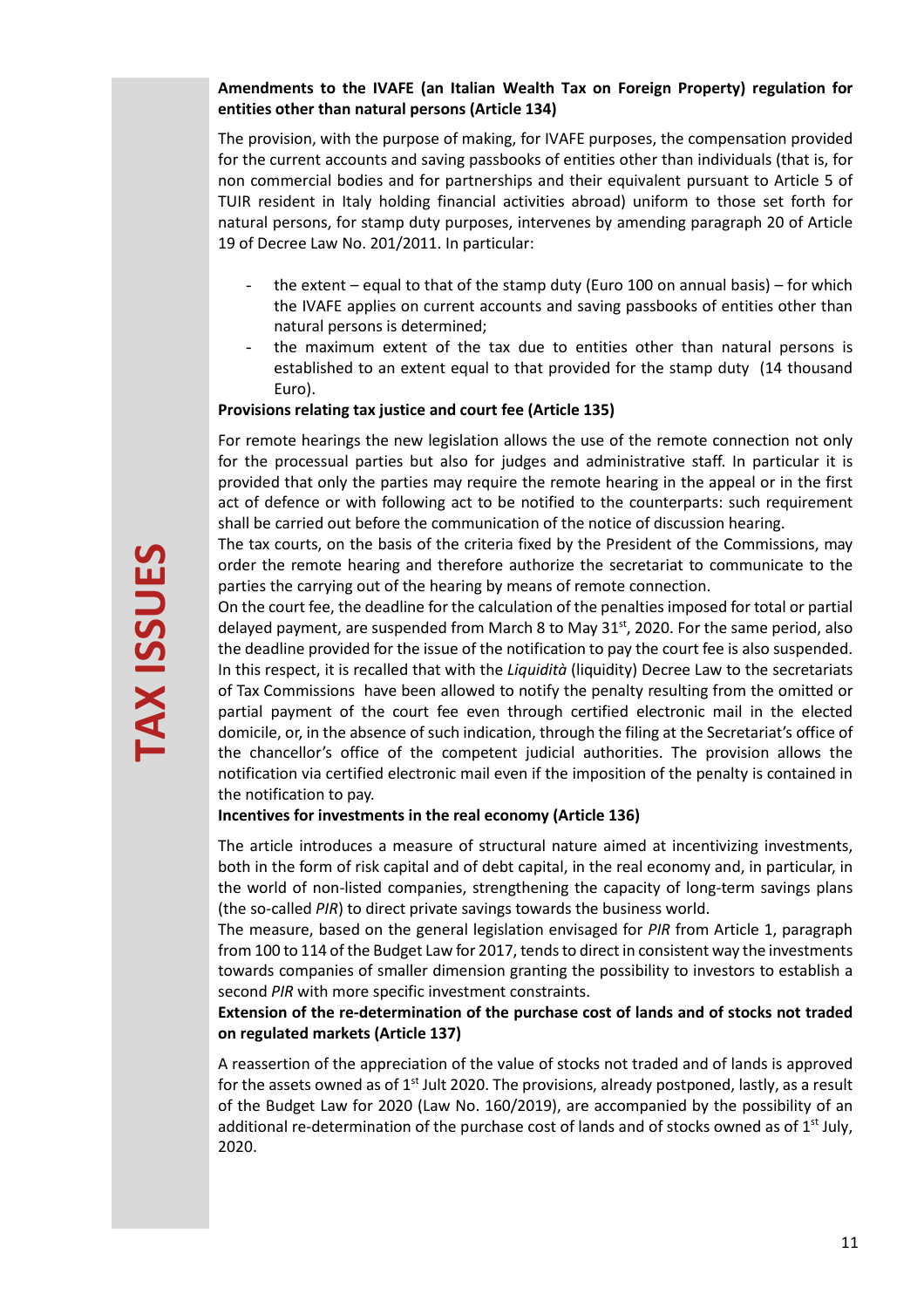The rates of the above-mentioned substitute tax are established to the extent of 11%: (i) both for stocks, that as of  $1<sup>st</sup>$  July, 2020, result qualified pursuant to Article 67, paragraph 1, letter c) of TUIR, and for non-qualified stocks; (ii) both for building lands and with agricultural purpose.

The substitute taxes may be paid in instalments up to a maximum of three monthly instalments of equal amount, starting from the date of September 30, 2020. On the amount of the following instalments, at the first the interests to the extent of 3% per year are due, to pay contextually.

The drafting and the oath of the appraisal must be carried out by September 30, 2020.

## **Alignment of approval terms for TARI (garbage disposal fees) and IMU (Property tax) rates with the deadline for approval of the 2020 budget (Article 138)**

The regulatory intervention aligns the terms for the approval of resolution deeds concerning TARI and IMU as of July 2020.

## **Strenghtening of the promotion activities of the voluntary compliance by taxpayers and orientation of services offered by tax agencies after the health emergency resulting from the spread of the outbreak caused by COVID-19 (Article 139).**

The provision aims at strengthening and encouraging the promotion of the voluntary compliance of tax duties from taxpayers. For such purpose, it is provided that the conventions between the Minister for Economic Affairs and Finance and tax agencies establish that for tax agencies, starting from the 3-year period 2020-2022, specific goals aiming at optimasing assistance and advisory services offered to the taxpayers, favouring, where possible, the online use of the same services and improving the disbursement of tax refunds to citizens and to companies in view of guaranteeing higher liquidity to the economic system in the current economic conjuncture.

## **Storage and transmission of data of daily amounts due (Article 140)**

The non-application of penalties for the operators who are not able to equip themelves by July  $1^{st}$ , 2020 of a telematic recorder or to use the web procedure made available by the Italian Revenue Agency, is extended to  $1<sup>st</sup>$  January 2021. Without prejudice to the obligation for such entities to issue sale or tax receipts, record the amounts due and sending electronically on a monthly basis to the Italian Revenue Agency the data of daily amounts due in accordance with the technical rules envisaged by the ruling of July  $4<sup>th</sup>$ , 2019 of the Italian Revenue Agency's Director

**Postponement of the effective date of the processing service by the Italian Revenue Agency of the pre-filled drafts of the VAT documents (Article 142)** 

The provision intervenes postponing to January  $1<sup>st</sup>$  2021 the effective date of the processing service, from the Italian Revenue Agency, of the pre-filled drafts of the VAT documents, that is VAT registers and VAT periodic settlements communications. The trial of the process of preparation of drafts of VAT tax returns for the operations related to the tax period 2021 is confirmed.

## **Postponement of the automatic procedure for the settlement of stamp duty on electronic invoices (Article 143)**

The adoption of the automated procedure for the settlement of stamp duty on electronic invoices is postponed to January  $1<sup>st</sup>$ , 2021.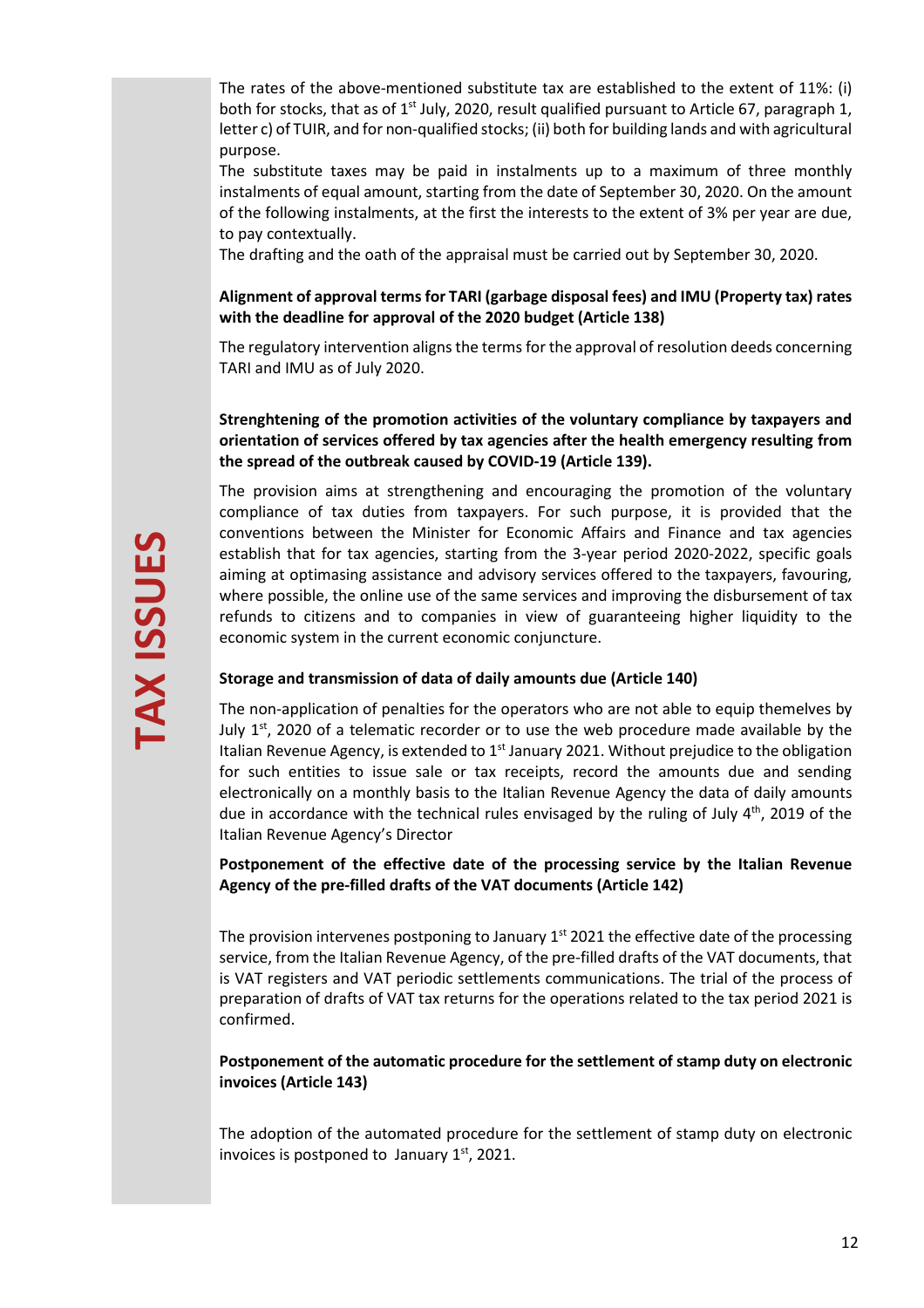## **Relief of time expiration effects and payment suspension for tax due following automated and formal inspection of the tax returns (Article 144)**

The relief of time for payments expiring between March 8, 2020 and the day before the entry into force of the decree, also for the ongoing instalment plans, of the amounts required through communications of the results of the control laid down in Articles 36-*bis* and 36-*ter* of the Decree of the President of the Republic No. 600 of 1973, 54-*bis* of the Decree of the President of the Republic No. 633 of 1972 (the so called tax payment slip) is provided for, as well as through communications of the results of the settlement concerning incomes subject to separate taxation.

The provision also sets forth the suspension of the same payments about to expire in the period between the entry into force of the decree and May 31st, 2020.

Such payments shall be carried out in a single payment by September 16, 2020 or in 4 monthly instalments of equal amounts starting from September 2020 expiring on the  $16<sup>th</sup>$ of each month.

## **Suspension of offset between tax credits and tax debits registered with the Italian Revenue Agency (Article 145)**

The provision allows to carry out refunds towards all taxpayers without applying the offset procedure referred to in Article 28-*ter* of the Decree of the President of the Republic No. 602/1973. Hence, it will be possible to carry on with tax refunds without prior offsetting with tax debits registered with the Italian Revenue Agency.

## **Increase of the annual limit of receivables to be offset through F24 Form (Article 147)**

Starting from the year 2020, the annual limit for the offsetting of receivables pursuant to Article 17 of Legislative Decree No. 241/1997 and for the refund on tax account, set by Article 34, paragraph 1, first sentence of Law No. 388/2000 at 700 thousand Euro, is risen to 1 million Euro.

#### **Changes regarding the regulation of synthetic tax reliability indexes** *(ISA)* **(Article 148)**

The synthetic tax reliability indexes (No. 175) have replaced the previous sector studies and parameters from the tax period 2018.

The provision introduces for the tax periods 2020 and 2021 measures aimed at adjusting the legislation on *ISA* in order to consider the effects of extraordinary nature linked to the health emergency caused by the spread of COVID-19 also through the identification of new specific causes of exclusion from the application of the same ISA.

In particular, it is provided that, through the maximum appreciation of the information already in the availability of the financial administration, avoiding the introduction of new tax returns charges, specific methodologies based on analysis and processing using already available databases are defined.

It is also provided that additional necessary data and information are identified to improve the appraisal of the individual state of crisis.

For tax period 2018, the Italian Revenue Agency and the Italian Financial Police also take the level of tax reliability resulting from the application of the indexes for the following tax period 2019 into account. Similary, for the tax period 2020, also the highest level of tax reliability resulting from the application of the *ISA* for the previous tax periods 2018 and 2019 is taken into consideration.

## **Suspension of payments and of the appeals of notices of assessments with adhesion, conciliation, rectification and settlement of recovery of tax credits (Article 149)**

A set of payments linked in general to the macro-category of taxation deeds are postponed to September 16, 2020. More specifically it deals with payments resulting from revenue claims, that would naturally expire in the period between March 9 and May  $31<sup>st</sup>$ , 2020, in relation to: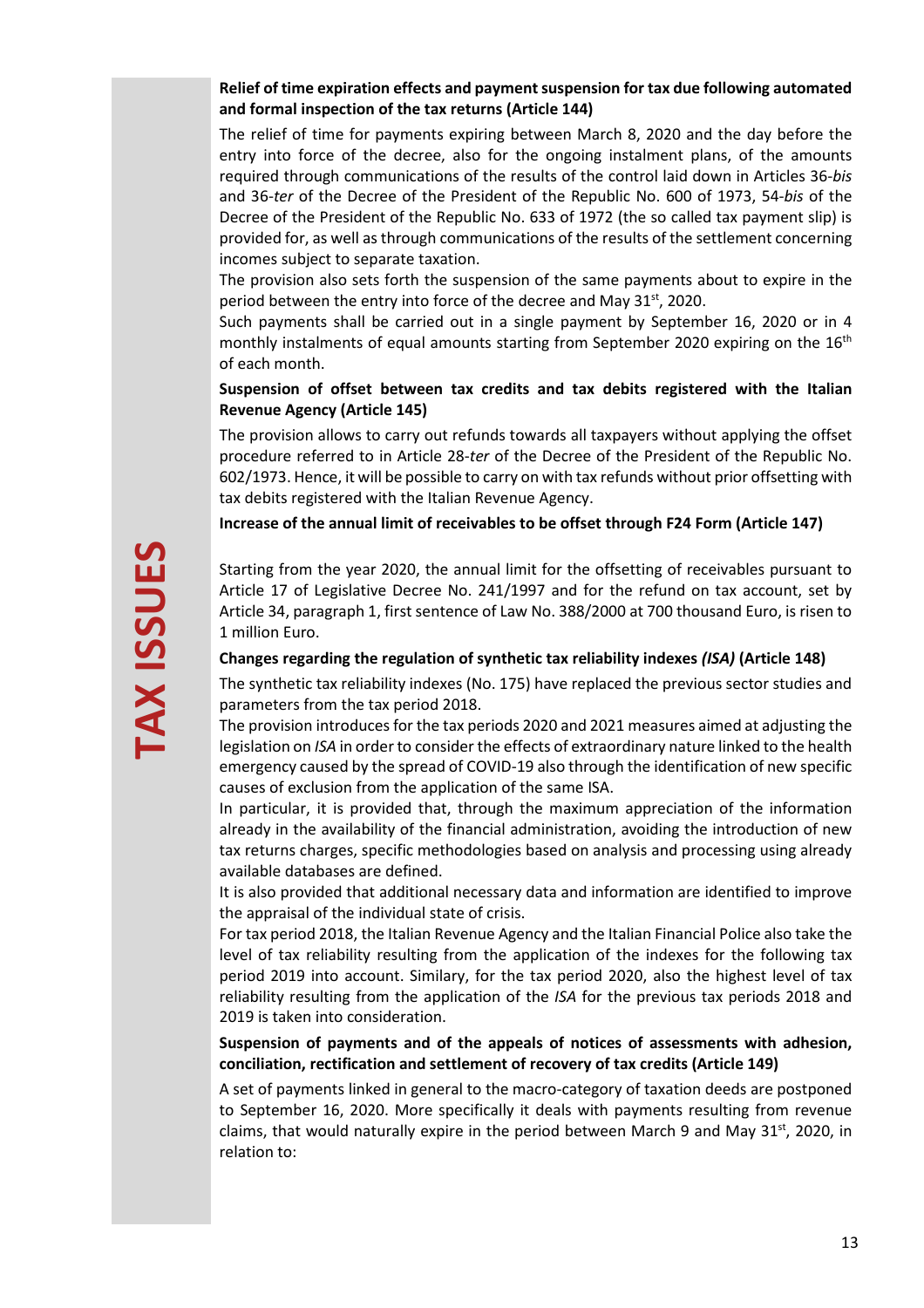- 1) notices of assessments with adhesion;
- 2) conciliation agreement;
- 3) mediation agreement;
- 4) settlement deeds subsequent to attribution of income;
- 5) settlement deeds for omitted registration of lease contracts and different contracts;
- 6) recovery deeds of unduly used tax credits;
- 7) payment notices for omitted, lacking or late payment of the registration fee, successions and donation duties, substitute tax on loans.
- 8) payments in acquiscence of assessments notices

The extension applies also to possible instalments of the amounts claimed in such deeds; that is, therefore, that if both in the period between March 9 and May  $31<sup>st</sup>$ , 2020 one or more instalments of the postponement plan would be about to expire, these are also postponed to September 16, without penalties.

Payments for the facilitated resolutions (Decree Law No. 119/2018) have also been postponed, with the consequence that it won't be any forfeiture if the amounts due in this period have not been payed.

All payments postponed may be carried out, without sanctions and interests, in a single payment by September 16, 2020 or by means of instalment plans up to a maximum of 4 monthly instalments of equal amount, expiring on the 16th of each month.

The deadlines for notification of the first instance appeal are changed.

It must be pointed out that the *Cura Italia* Decree introduced a suspension of time limits from March 9 to May 11, 2020 and therefore 64 days should be added up to the ordinary procedural time-limits.

Such forecast, still in force, regards all procedural fulfilments, the appeal's lodge, the related filing, possible briefs, the appeal, the cross-appeal, appeal filed with the Court of Cassation, the related appearances before the court etc…

It deals with a suspension involving in general the procedural time-limits.

The *"Decreto Rilancio" (Recovery Law Decree)*, has introduced a news regarding only the lodging of the appeal at first instalment relating to some deeds expressly identified.

As regards the following deeds:

- settlement deeds subsequent to attribution of income;
- settlement deeds for omitted registration of lease contracts and different contracts;
- recovery deeds of unduly used tax credits;
- payment notices for omitted, lacking or late payment of the registration fee, successions and donation duties, substitute tax on loans.

there seem to be no particular application problems.

It deals with provisions that can normally be appealed within 60 days from the notification with the consequence that in the hypothesis in which the mentioned deadline expires "naturally" in the period between March 9 and May 31, the appeal may be lodged by September 16, 2020.

It goes without saying that in the different hypothesis in which the 60 days expire later than May  $31^{st}$ , 2020, these will not be extended to September, but may possibly benefit "only" from the suspension of the deadlines foreseen for the health emergency. Obviously the length of such suspension will depend on the day of notification of the provision.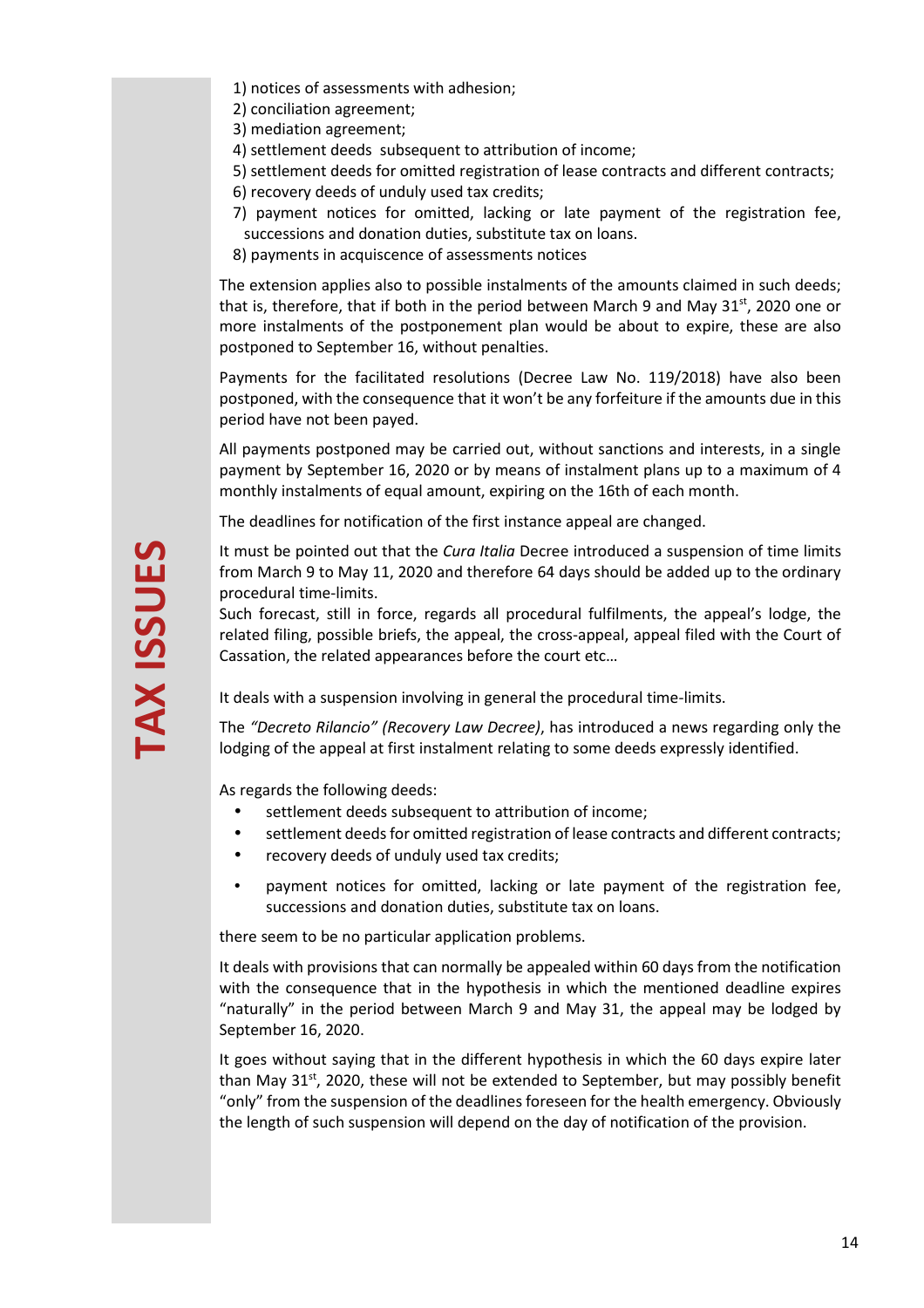**Modalities of recovery of undue payments on social security benefits and compensations subject to withholding tax at source (Article 150)** 

The intervention regards the cases in which the employer may claim the restitution of the amounts unduly paid.

The provision added paragraph 2-*bis* to Article 10 of TUIR providing that the restitution of the amounts to the subject provider must take place net of deductions carried out at the moment of their provision.

**Deferment of the suspension period of the notification of suspension provisions administrative licence/authorisation for the exercise of the activity/enrollment in registers and professional orders (Article 151)** 

Decree Law No. 18/2020 suspended up to May  $31<sup>st</sup>$ , 2020 the deadlines of control and assessment by the offices of the tax authorities among those provided (Article 12 of Legislative Decree No. 471/97) for the notification and execution of deeds of suspension of the licence or of the authorisation to the exercise of the activity that it the same activity and the provisions of suspension of the registration to registers or professional orders regarding the entities (companies, traders and self-employed workers) to which more violations of obligations of issue of sale receipts, tax receipts, certifications of considerations or obligations of regularization of purchase of technical means for telecommunications have been contested.

The end of the implementation period of such activities is extended to January  $31<sup>st</sup>$ , 2021, in view of the fact that the most of entrepreneurial, commercial and professional activities, had already tackle with a long period of closure after the provisions adopted to cope with the health emergency following to the epidemic caused by COVID-19.

Such extension does not apply towards those who commit, after the entry into force of the decree, even only one of the four mentioned separate infringement.

## **Suspensions of the foreclosures of the tax collection agent on salaries and pensions and of the verifications on the blocking payments of the Public Administration (Articles 152 and 153)**

The obligations resulting from third-parties foreclosures carried out in the period between the entry into force of the "recovery" decree and August 31<sup>st</sup>, 2020 from the tax collection agent related to salaries/pensions and similar pays seized are suspended.

The same sums are taken from the pledge, allowing the third-party, also in case of assignment from the judge, to allocate the above-mentioned amounts available to the debtor.

The amounts accrued by the tax collection agent are indeed definitevely purchased and nonrefundable, prior to said date.

Up to August 31st, the block of payments provided for by Article 48-*bis* of the Decree of the President of the Republic No. 602/1973 cannot be applied. The debtor can therefore receive the payment of the amounts of which is creditor towards the Public Administrations, even in the case in which is in default, for an amount equal almost to Euro 5,000.00 to the obligation of payment resulting from the notification of one or more notices of payment.

**Extension of the period of suspension of tax collection agent's activities (Article 154)** 

The suspension of the payment's deadlines of activities entrusted to the tax collection agent that was previously scheduled on May  $31<sup>st</sup>$ , 2020 is extended to August  $31<sup>st</sup>$ , 2020.

For the extension plans existing as of March 8, 2020 and for the acceptance measures issued with reference to the applications submitted up to August 31<sup>st</sup>, 2020, the debtor's forfeiture from the instalment plans agreed by the tax collection agent and the other effects of such forfeiture provided for by the law, are determined in the event of non-payment of ten, instead of five instalments.

The payment deadline of instalments of the so-called "third tax collection settlement" ("*rottamazione-ter")* and of the so-called "in full and final settlement" (*"saldo e stralcio")* expiring on February 28 and March  $31<sup>st</sup>$ , 2020, previously deferred to May  $31<sup>st</sup>$ , 2020, is modified.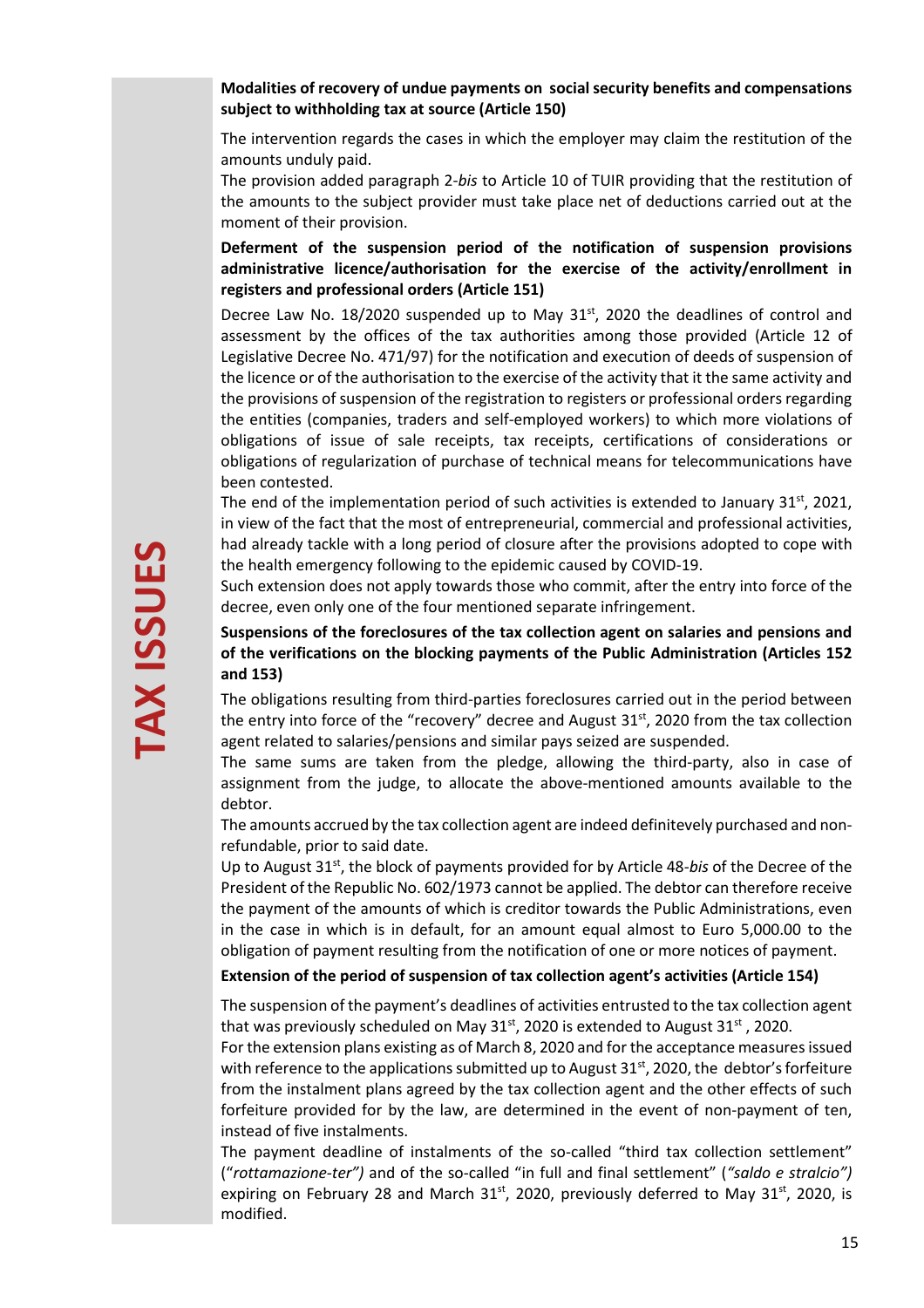The following is allowed: 1) payment of all instalments of such facilitation institutes expiring on the ongoing year by December 10, 2020 (the "tolerance" of five days cannot be applied to this last deadline); 2) to ask for the deferment of payment of debts included in the tax returns of acceptance to the facilitated resolutions for which the applicant has not fulfilled its payment obligations.

#### **Extension of the notification deadlines of taxation deeds (Article 157)**

The notices of assessment, objection, penalty assessment, tax credit recovery, settlement and adjustment, for which the forfeiture deadlines expire between March 9 and December  $31<sup>st</sup>$ , 2020 are issued by the end of the year, but notified in 2021, except in cases that cannot be deferred and in urgent cases (violations constituting a crime or for which the hazard of collection is acknowledged). The choice of extending of one year the notification of deeds is undoubtedly singular, whilst the issue must occur by 2020. For this purpose the processing and issuance will be also proved from the date of processing resulting from the Agency information systems, including document management systems. It deals with information presumably existing through an access to documents, except that the offices do not decide to attach such data to the notified deeds. The most delicate issue regards the identification of the measures concerning the extension.

Substantially, the decree refers the notification of all taxation deeds whose forfeiture deadlines expire between March 9 and December 31<sup>st</sup>, 2020, without prejudice to the provisions laid down in paragraph 1 of Article 67 of the *Cura Italia* Decree, to the year 2021.

Such provision suspended the deadlines related to settlement, verification, assessment, collection and litigation activities by tax authorities from March 8 to May  $31^{st}$ . As clarified by reports No. 11 and No. 8 of 2020, even in consideration of the provisions of Article 67, paragraph 4, it deals with "the forward displacement of the lapse of the terms for the same duration of the suspension".

More specifically, everything that ordinarily expire by December  $31^{st}$ , 2020 is "extended" to the number of days between March 8 and May  $31<sup>st</sup>$ , 2020, that is 85 days.

It follows that the adjustments of all tax returns of 2015 would not expire any loonger on December  $31^{st}$ , 2020, but on March 26, 2021 (by virtue of the mentioned 85 days) and therefore the new provision on the extension of the notification of one year would not be applied.

To this end, the provision has expressly set forth it is not necessary to calculate such extension and therefore, in other words, it makes reference to the "natural expiration date" as of December  $31^{st}$ , 2020. Therefore, all notices of adjustment and assessment expiring by the end of the year will be notified by 2021.

Until next December  $31^{st}$  we do not proceed to the sending of a set of deeds, communications and invitations, including, among them, tax payment slips, the requests of formal check (Article 36*ter* of the Decree of the President of the Republic No. 600/73); d) notices of assessment of the surtax of the vehicle tax; notices of assessment of the vehicle taxes, notices of assessment for omitted or late payment of the tax on governmental concessions for the use of mobile phones.

Even in this case such deeds are notified, sent or made available in the period between January  $1<sup>st</sup>$  and December 31<sup>st</sup>, 2021, except in cases that cannot be deferred and in urgent cases, or with the purpose of fulfilment of tax obligations requiring the concomitant payment of taxes.

The deadlines for the notification of the notices of payment are extended of one year, resulting from:

the settlement activity (tax payment slips) and the formal checks (Article 25, paragraph 1, letters a) and b) of the Decree of the President of the Republic No. 602/73);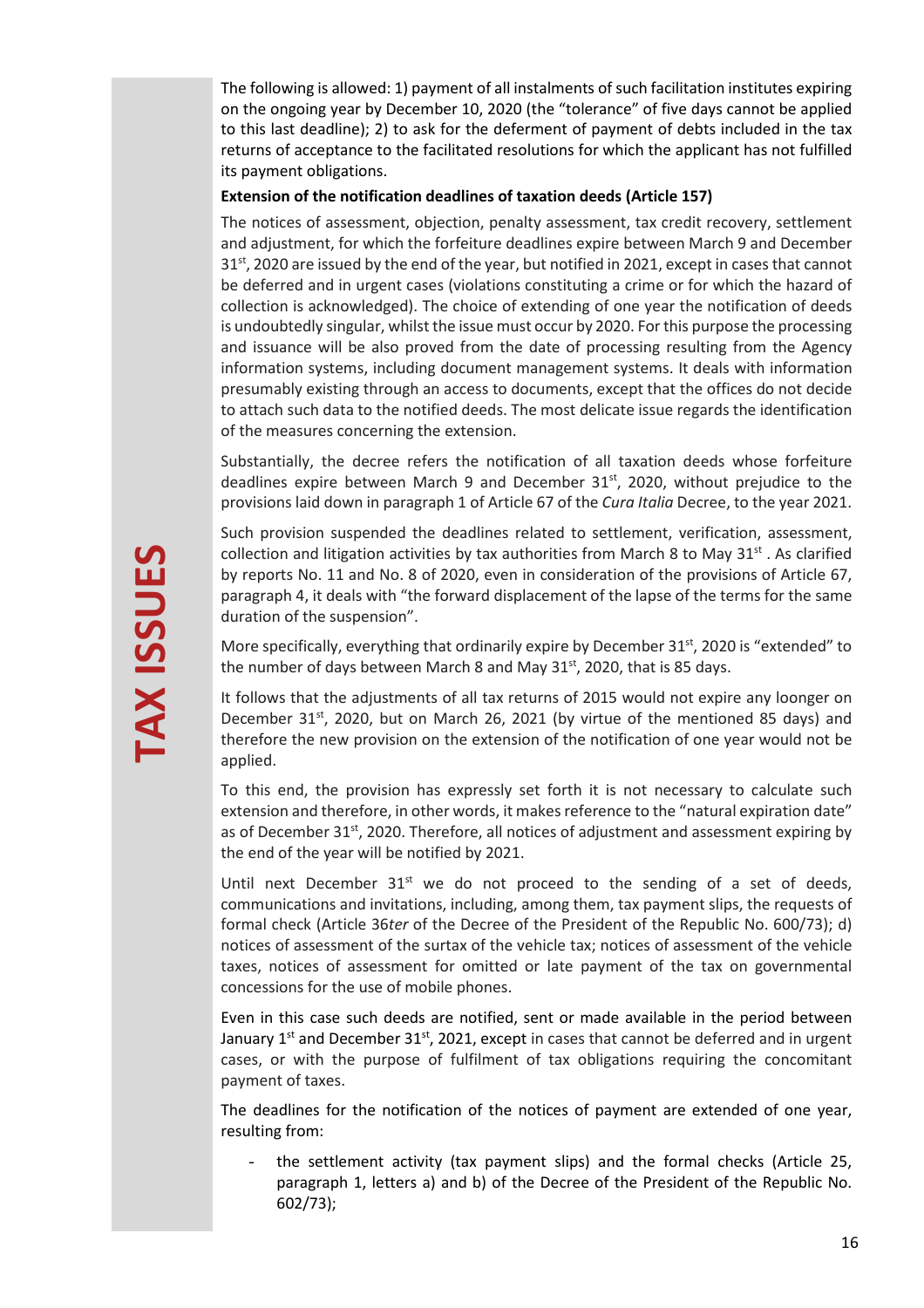- the tax returns submitted in the year 2018, for the amounts due after the settlement activity;
- withholding agents' tax returns submitted in the year 2017
- the tax returns submitted in the years 2017 and 2018 for the amounts due after the activities of formal check

## **Cumulation of the suspension of court terms and of the suspension related to the adhesion procedure (Article 158)**

By means of a rule for the authentic interpretation, it was pointed out that the suspension of the Covid deadlines (Article 83, paragraph 2, of Decree Law No. 18/2020) is to be added to another suspension (of 90 days) envisaged ordinarily by the assessment with adhesion procedure.

## **Holidays tax credit (Article 176)**

A receivable is introduced in favour of family households with an ISEE income not exceeding Euro 40,000, for the tax period 2020, for payments linked to the use of services offered at national level by tourist accommodation companies, by agritourisms and by bed&breakfast. The receivable will be used by a single member for each family household, in the maximum extent of Euro 500 for each family household.

The receivable so provided decreases with the decrease of the members of the family household: for this reason, it will be granted a receivable equal to Euro 300 for the family households composed of two persons and equal to Euro 150 for those composed of one person.

# **Exemption from the municipal tax proper-***IMU* **for the touristic sector (Article 177)**

In order to ease the recovery of the touristic sector it is provided that the payment of the first *IMU* instalment is not due, State-amount and Municipality-amount, expiring on June 16, 2020 for owners of real estates classified in the cadastal category D/2, that is real estates of agritourisms, tourist resorts, youth hostels, camping places, provided that the related owners are also managers of the activities carried out therein.

The provision also sets forth the same relief for beach resorts, that is, maritime, lake, rivers resorts as well as for spas.

# **Tax credit for advertisement investments (Article 186)**

In order to cope with the crisis of advertisement investments, an amendment of the legislation provided for by the first paragraph of Article 98 of Decree Law No. 18/2020 (the so-called *Cura Italia* Decree) is introduced. The provision set forth by Decree Law No. 18/2020 introduced for 2020 an extraordinary regime of access to tax credit already in force pursuant to Article 57-*bis* of Decree Law No. 50 of April 24, 2017.

The new amendment is oriented to increase from 30% to 50% the maximum amount of the investment entitled to the tax credit.

## **Tax credit for the purchase of newsprint (Article 188)**

The provision introduces, on an extraordinary basis for the year 2020, a tax credit for the purchase of the paper used for the print of books and newspapers, as tax support measure to the publishing sector.

In particular, the provision providedsthat publishing companies of books and of newspapers and periodicals enrolled with the register of the operators of communication shall be granted a tax credit equal to 8% of the expenditure incurred in the year 2019 for the purchase of the paper used for the printing of titles published and of books, within the expenditure ceiling of 24 million Euro for the year 2020.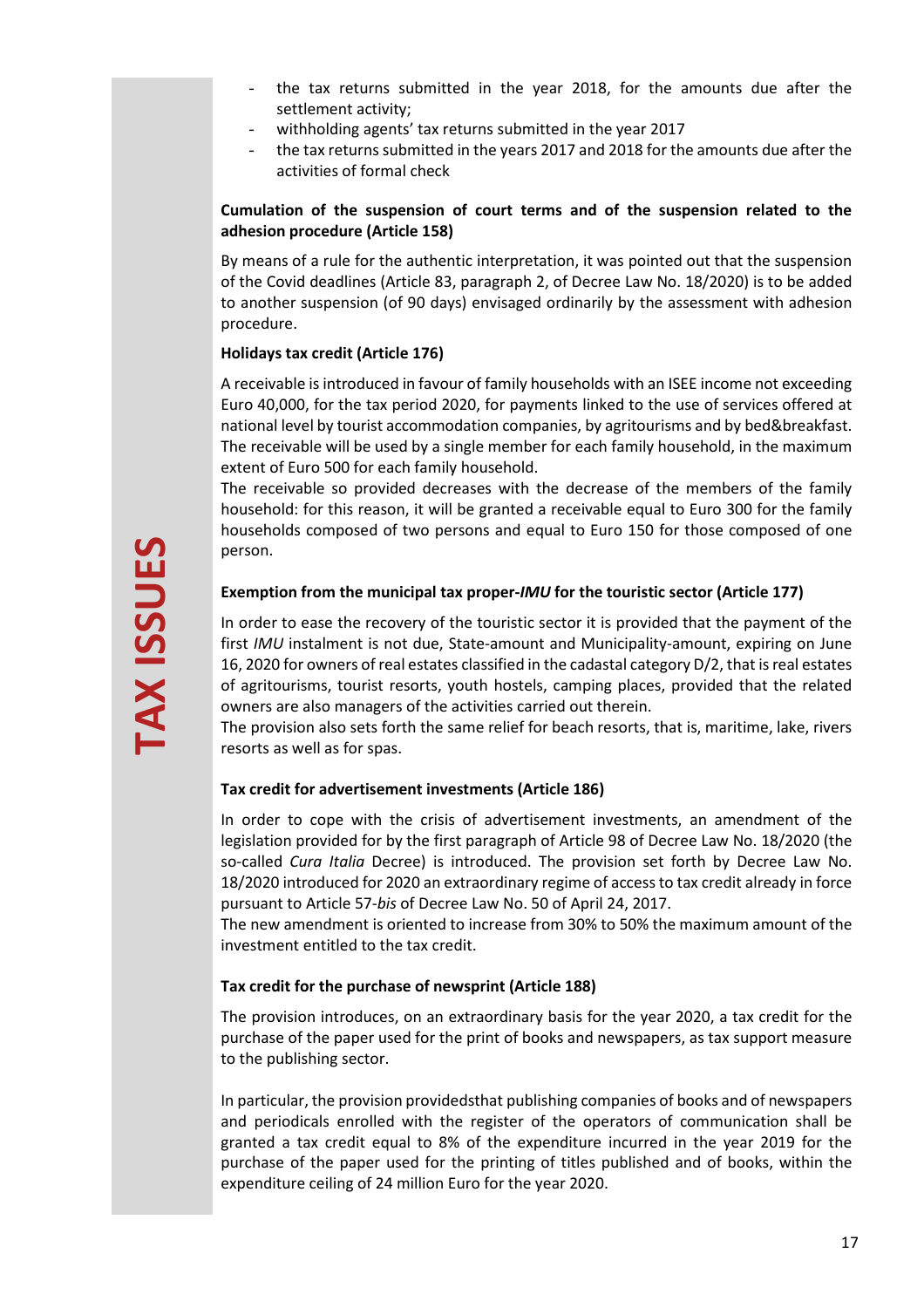## **Tax credit for digital services (Article 190)**

The publishing companies of newspapers and periodicals registered within the register of the operators of communication employing at least one employee with a permanent contract shall be granted a tax credit equal to 30% of the actual expenditure incurred in the year 2020 for the acquisition of server, hosting and broadband services for titles published in digital format, within the ceiling of Euro 8 million for the year 2020, which constitutes the expenditure's ceiling.

## **Tax credit for research and development activities in the in South areas (Article 244)**

The measure foresees the increase, in the Regions of southern Italy and for investments on production plants located in the aforementioned regions, of the general measure of tax credit for the investments of research and development referred to in paragraph 200 of Article 1 of Law No. 160/2019, also in order to ease the research activity concerning Covid-19. The increase is set out in compliance with the limits and conditions provided for by the Union legislations.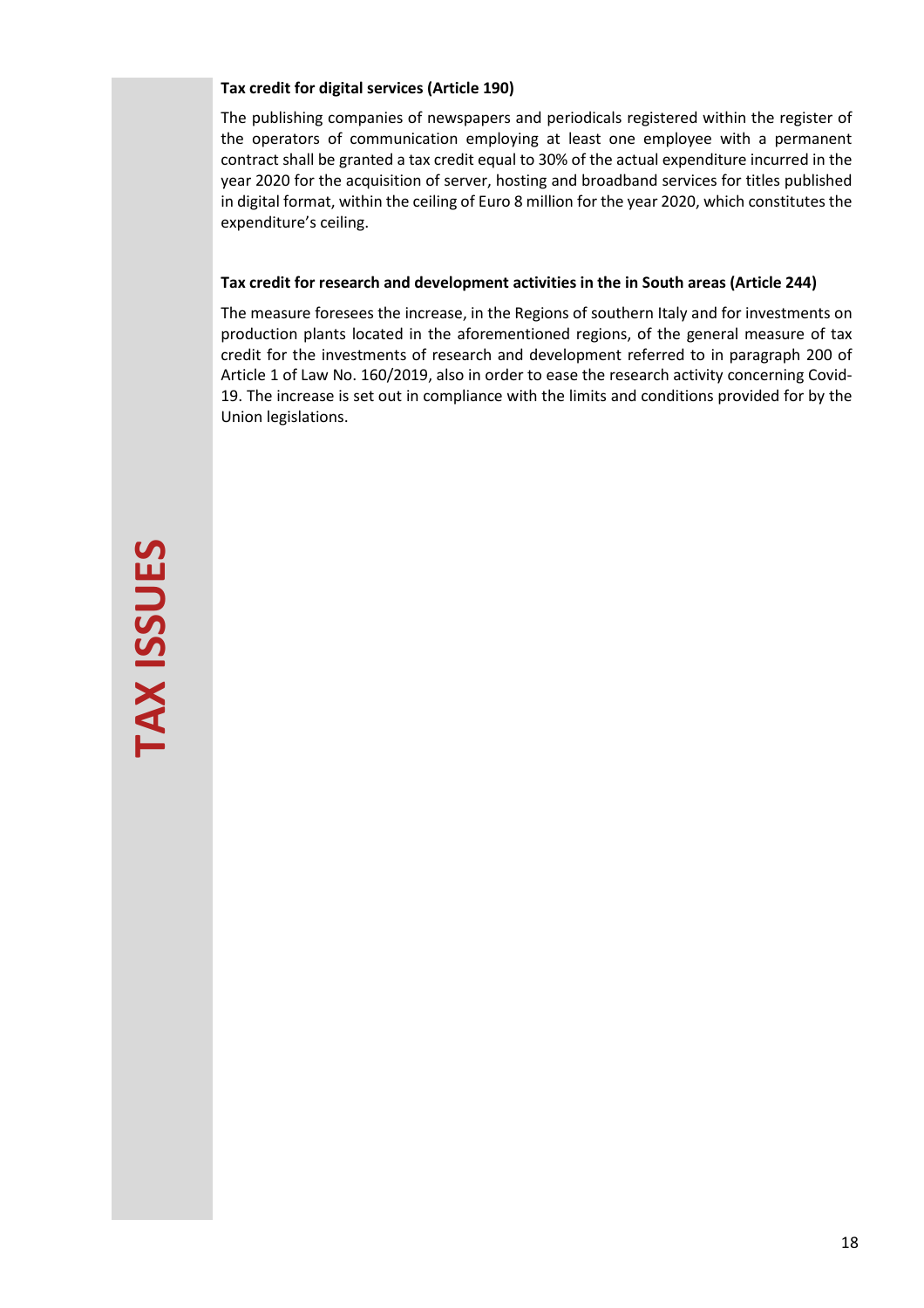The new Decree includes many news which result both in expressely set out measures to the benefit of workers – those introduced by the Third Title regarding the change of the provisions included in Law no. 27/2020 and converting the *Cura Italia* Decree (Article I) and with urgent and direct contribution in relation to work (Article II) – and measures which are indirectly related to the subject matter with provisions (at present programmatic) included within the framework of the legislation governing support and aid to enterprises included in the Second Title. Moreover, we indicate, among measures related to work under Title VIII, those articles regarding Air Transport (articles 202-204).

We will proceed to examine the relevant news accoding to this order.

#### **Third Title**

## **Personal protective equipment (article 66)**

Article 66, amending article 16 of Legislative Decree 18/81 on the matter, extended the provision according to which the surgical masks are to be considered as personale protective equipment also for volunteers (both healthcare and not) and the workers carrying out household and family services who, performing their activities, cannot keep the safety distance of one metre.

## **Extension of the measures regarding wage subsidies and ordinary allowances (article 68 and following)**

Artcile 68 brings relevant changes to article 19 of law decree no. 18 of March 17, 2020 converted with amendments by law no. 27 of April 24, 2020 and establishes towards the same beneficiaries the chance to enjoy the wage subsidy and the ordinary allowance for a maximum period of eighteen weeks, of which fourteen weeks can be enjoyable for periods starting from February 23 to August  $31<sup>st</sup>$ , 2020 and four weeks enjoyable for periods starting from September  $1^{st}$  to October 31 $^{st}$ , 2020. The chance to benefit from the further 5 weeks in the period starting from February 23 to August 31<sup>st</sup>, 2020 is restricted to those enterprises which already have fully enjoied the 9 weeks previously allowed. If, therefore, the enterprises have been authorized to a number of weeks lower than 9, before enjoying the new period, these latter must request the authorization to the reference body (Region / Ministry). The time limit to make the requests referred to suspension periods within February 23, 2020 and March  $31^{st}$ , 2020 is established at May  $31^{st}$ , 2020; if the request is made after such last date, the authorization cannot be allowed for periods earlier than a week from the date of submission. As regards Ordinary Earnings Supplement Funds (*CIGO*) and Wage Subsidies Fund (*FIS*), it will be necessary to start the combined information, consultation and examination which must be carried out also electronically, if applicable, within the 3 days subsequent to the day of prior communication. Moreover, the beneficiaries of ordinary allowance are intitled to receive the family allowance in relation to the adopted pay period and according to the same conditions of the workers with normal working hours.

Article 69 amends Article 20 of the *Cura Italia* Decree in relation to ordinary wage subsidies as regards those enterprises which already are in extraordinary redundancy fund and provides the possibility to request the ordinary wage subisdies and the ordinary allowance for a maximum period of eighteen weeks with related increase of the budget limit. The chance to benefit from further 5 weeks during the period between February 23 and August 31<sup>st</sup>, 2020 is restricted to those enterprises which already have fully enjoied the 9 weeks previously allowed.

Significant changes are made by article 70 in relation to redundancy fund in exception. Such provision introduces the same changes described above. The obligation to reach a labour agreement by those employers who terminated their activities pursuant to the compliance with the urgent measures issued to cope with the epidemiological emergency caused by COVID-19 has been re-established. Article 70 introduces simplification measures allowing the employers - who do not anticipate the relevant wages – to ask *parte qua* for direct payment by National Social Welfare Institution (*INPS)*.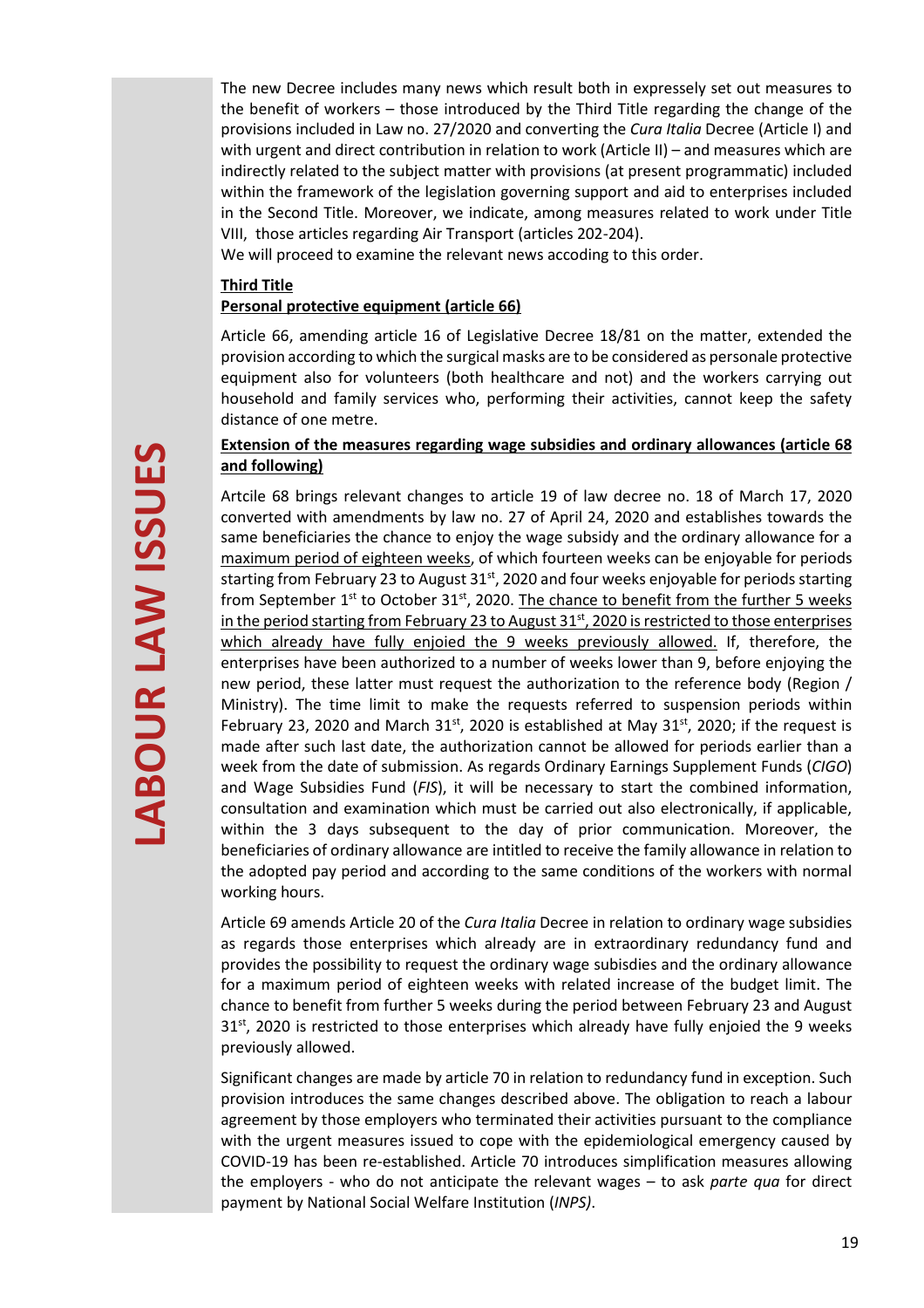Finally, the private employers, on the basis of the provisions included in the *"Decreto Rilancio" (Recovery Law Decree)* and only after having fully enjoied the period of redundancy fund of 9 weeks set forth by *Cura Italia* Law Decree and following, may obtain to benefit from further 5 weeks and, after having used all 14 weeks, may request further 4 weeks by means of a new procedure. Those enterprises which have to ask for the redeundancy fund in exception shall make the request directly to National Social Welfare Institution (*INPS)* and no longer to Regions (except for those having offices in different regions) within 15 days of the suspension of the activity indicating the personal data of beneficiaries and workers. The National Social Welfare Institution (*INPS)* will authorize the requests in 15 days and anticipate 40% of the authorized hours (and this is related to all emergency redundancy fund); the balance of the remaining 60 % or the recover of the sums possibly not due, will take place after sending the documents containing the hours of redundancy fund actually enjoied.

## **Parental leaves and paid time off (articles 72 and 73)**

Article 72 extended to **30** days the period of parental leave from work (rolling or split work) already provided for by Article 23 of Legislative Decree no. 18/81, enjoiable by private employees being parent of sons younger than 12 years old and extended the time-limit of possible enjoyment until July 31<sup>st</sup>, 2020</u>. The allowance granted to the working parents equal to 50% of the remuneration and the leave period is fully covedered by notional contribution.

This allowance is also extended to parent with sons younger than 16 years old (previously the provision was addressed to parents having sons of an age "between 12 and 16 years old") – on condition that in the family unit there is no other parent benefing from income support instruments in case of suspension or termination of the working activity or non worker -, the right to abstain from work for the whole period of suspension of educational services for children and of educational activities of all levels, without any provision of allowances or notional contribution, with prohibition of dismissal and right to retention of employment.

The second paragraph of article 72 extended *baby sitter* bonus from 600 to 1200 euro (it is redoubled for those who have not yet requested or obtained it). This sum may be used by the applicant also for the registration to child care (for instance summer centers) and is however inconsistent with the "nursery school" bonus.

Article 73 amending article 24 of Legilsative Decree no. 18/81, provided for further overall **12 days** of paid time off under Law no. 104/92, enjoyable in May and June 2020.

# **Sick days (art. 74)**

Article 74 amending article 26 of Law Decree no. 18/81, extended to July 31<sup>st</sup>, 2020 the timelimit (already fixed at April 30) within which the period spent by the private employee in lock down with active surveillance or trust stay at home is considered as sick days (let's remind it, this is not to be calculated for purposes of time of respite).

## **Cumulation of benefits provided by the** *Cura Italia* **Decree Law with the ordinary invalidity allowance (Article 75)**

Article 75, amending Article 31 of Decree Law No. 18/81, provides for the compatibility of the benefits governed for the protection of workers affected by the emergency Covid-19 with the ordinary invalidity allowance.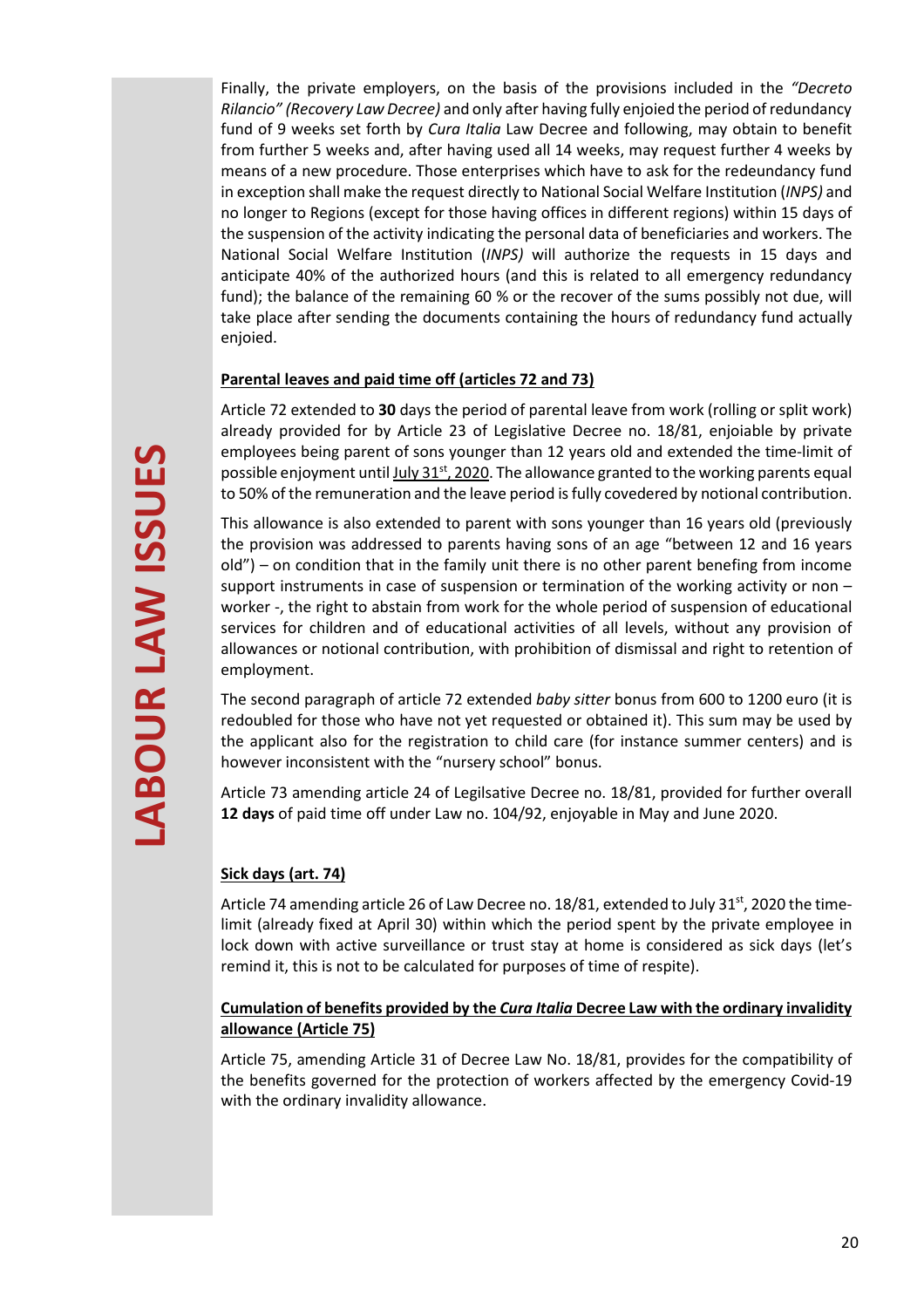#### **Intervention regarding dismissals for objective justified reasons (article 80)**

Article 80 amending Article 46 of Decree Law No. 18/81 extended the prohibition of individual and collective dismissals, for already ongoing economic reasons, bringing it overall, to **five months**, to next August 17.

The Government measure, however, announced for days, must be read "in parallel" to the provisions of the Decree increasing of additional four weeks the subsidies of wage top-ups, guaranteed now, as referred, up to August  $31<sup>st</sup>$  and with the rules contained in the second title (however only programmatic) that envisage economic measures aiming at protecting the employment levels (Article 43) and aids with regard to subsidies for the payment of wages of employees in order to avoid dismissals during the COVID-19 pandemic (Article 60). An important news contained in the provision consist moreover, in the prediction of suspension up to (new) deadline of "ban" of dismissals, not only for the procedures for collective dismissal (for which the suspension was established by Article 46 of the so-called *Cura Italia* Decree), but also for the "ongoing" procedures for individual dismissal on the basis of justified objective reason referred to in Article 7 of Law No. 604 of 1966, before local labour Inspectorates (however, in fact, already suspended for direct initiative of the Inspectorates, with the closure of the Offices). It is not clear, given that the rule does not cover this issue, which can be the "destination" of the procedures which, waiting the result of negotiations among the parties involved at their beginning, could have been concluded with agreement of consensual termination before *ITL (*National Labour Inspectorate) (with the employee's entitlement to use the NASPI benefit, otherwise precluded as a consequence of agreements of consensual termination in other conciliation procedures).

The employers are granted the possibility to revoke dismissals for objective justified reasons established in the period immediately prior to the entry into force of the ban (February 23, 2020-March 17, 2020), without charges and penalties (by way of derogation from the provision which requires, for the validity of the revocation, that the same is communicated to the employee by 15 days from the date of challenge of the dismissal) on condition that, at the same time of revocation, the employer requires for the employees concerned the COVID exceptional wages guarantee fund with effective date from the already effective date of the dismissal. It should be noted that, apparently, the revocation is cost-free for employers, but the employees, after having been "re-employed" (the employment relationship is recovered seamless), shall not be dismissed up to August 17 and the reason of the termination shall be redrafted again.

#### **Health surveillance (Article 83)**

Article 83 of the Decree, as far as concerned, requires also private employers, up to the date of end of the state of emergency for national risk (January 31, 2021), an "exceptional" encumbrance for health surveillance – to be implemented through the Competent Physician – of employees who are most exposed to the risk of contagion in view of specific factors expressly identified by the same rule. For employers who are not obliged, in general, pursuant to Article 18, first paragraph, letter a) of the Decree Law No. 81, to the appointment of the Competent Physician, the health surveillance may be required from INAIL (that will provide it through its own physicians) or the same employers may appoint a competent physician limited to the emergency period.

Second paragraph of the provision points out that the unsuitability for the task that may be ascertained within the activity of surveillance as outlined shall not in any case justify the employee's dismissal.

**Benefit for professionals, continuous and coordinated contracts, agricultural, entertainment, seasonal and tourism workers (Article 84)** 

The article provides for new benefits for self-employed workers. In particular, self-employed professionals and persons with continuous and coordinated contracts, already recipients for the month of March of the compensation equal to Euro 600, are granted a compensation of equal amount also for the month of April 2020.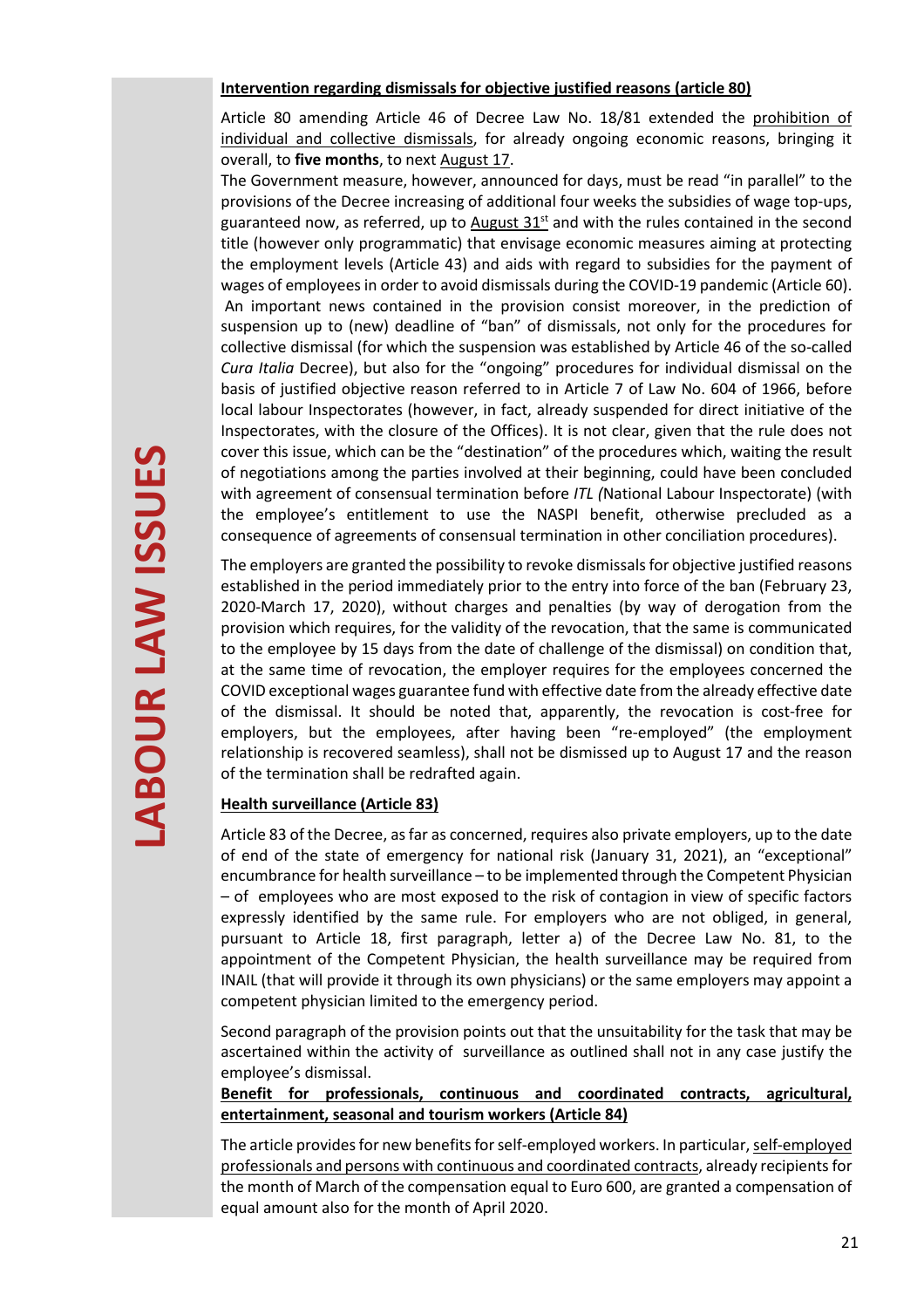Self-employed professionals registered under the separate Management regime and who are not pension holders or not registered in other compulsory forms of social security, who have suffered proven losses (reduction of at least 33% of the income of the second twomonth period 2020, compared to that of the second two-month period 2019) are granted a benefit for the month of May 2020 equal to Euro 1000.

For employees with continuous and coordinated contracts registered under the separate management, who are not pension holders or not registered in other compulsory forms of social security, having specific requirements, a benefit for the month of May 2020 equal to Euro 1000 is granted. For self-employed workers registered under the special managements of the *AGO (Assicurazione Generale Obbligatoria)* Compulsory General Insurance already recipients for the month of March 2020 of the compensation equal to Euro 600 a compensation of equal amount also for the month of April 2020 is disbursed. For seasonal employers of tourism or spas already recipients for the month of March 2020 of the compensation equal to Euro 600 a compensation of equal amount also for the month of April 2020 is disbursed. The same compensation is granted to agency-supplied workers, employed in user undertakings operating in the same sectors at specific conditions. Seasonal employees of the tourism sector and of spas who unintentionally terminated the labour relationship between January 1<sup>st</sup>, 2019 and March 17, 2020, who are not pension holders or neither of employment relationship, nor of NASPI, are granted a compensation for the month of May 2020 equal to Euro 1000. The same compensation is granted to agency-supplied workers, employed in the user enterprises operating in the same sectors at specific conditions. To the workers of agricultural sector already recipient for the month of March of the compensation laid down in Article 30 of the Decree-Law No. 18 of March 18, 2020, equal to Euro 600, a compensation of amount equal to Euro 500 is disbursed for the month of April 2020.

Moreover identified employees and self-employed workers that as a result of the epidemiological emergency caused by COVID-19, terminated, reduced or suspended their activity or their employment relationship, provided that they are not holder of other long term work contract, different from the intermittent contract and are not pension holdersit are granted a compensation equal to Euro 600 for each month for the months of April and May. These are seasonal employees belonging to different sectors from that of tourism and spas who unintentionally terminated the employment relationship in the period between January  $1<sup>st</sup>$  2019 and January 31 $<sup>st</sup>$ , 2020 and who have carried out the working performance</sup> for almost thirty days in the same period; the intermittent workers, who have carried out the working performance for almost thirty days in the period between January  $1^{st}$ , 2019 and January  $31<sup>st</sup>$ , 2020; self-employed workers, without VAT number, not registered in other compulsory forms of social security that in the period between January  $1<sup>st</sup>$ , 2019 and February 23, 2020 were holders of occasional independent contracts pursuant to Article 2222 of the Italian Civil Code and who have not an existing contract as of February 23, 2020, provided that they are already registered at the same date to the separate Management with transfer in the same time span of almost a monthly grant; individuals in charge of doorstep sales with annual income 2019 exceeding Euro 5,000 and with active VAT number and registered under the Separate Management and not registered to other compulsory forms of social security.

For workers registered under *FPLS* (Fondo lavoratori dello spettacolo) (Fund for workers in the Entertainment Industry) having specific requirements a compensation of Euro 600 is disbursed for the months of April and May 2020, provided that they are not holders of employment relationship or holder of pension at the date of the entry into force of the provision in question. All aforementioned compensations do not contribute to form the income and are disbursed by INPS in a single payment, respecting a predetermined limit of total expenditure.

An *ad hoc* provision for the possible integration of the same compensations with the benefit of the citizenship income is established. Finally, a forfeiture rule (15 days) on the possibility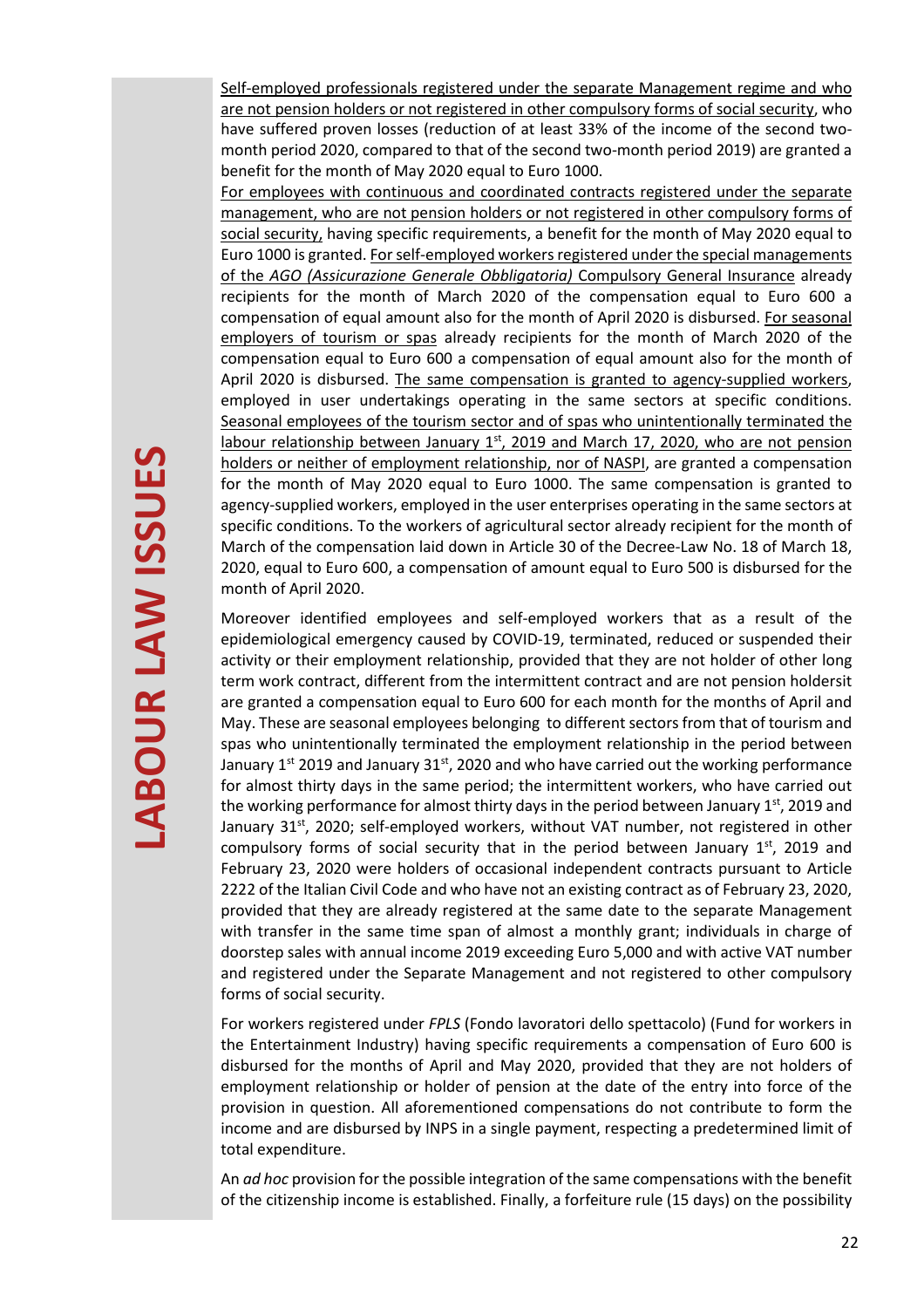to request the benefit for the month of March 2020 for various categories of workers is established.

In conclusion for self-employment workers registered under the INPS management for VAT numbers and continuous and coordinated contracts, the compensation of Euro 600, already provided for the month of March, is repeated exactly the same only for April. Artisans, traders and farmers are granted the compensation upon registration under the social security management, whilst the holders of VAT numbers and persons with continuous and coordinated contracts are required that the VAT number or the contractual relationship are "active" on February 23, 2020. For the month of May the amount will be of at least Euro 1000, but with different requirements and rules.

#### **Benefit for domestic workers (Article 85)**

A benefit equal to Euro 500 is provided for the months of April and May 2020 for the benefit of domestic workers (not cohabitant with the employer) that, as of February 23, 2020, owned one or more labour contracts of total period exceeding 10 weekly hours. The abovementioned benefit cannot be combined with other compensations linked to Covid-19 and to recipients of the emergency income and to pension holders or persons with other permanent contract of employment.

#### **New competences Fund (Article 88)**

In order to allow the progressive recovery of the post-emergency activity, Article 88 provides the establishment of a Fund (with an initial budget of Euro 230 million) at the National Agency of active employment policies that – if the forecasts of collective labour contracts at a company or territorial level, signed by the most representative respective associations at national level, that is from *RSU* (Single Trade union representation) realizing agreements on working time arrangements for changed organizational and production needs – the companies can use to finance working times to be used instead for the training of workers.

The provision, far from the immediate operation, set forth that criteria and modalities of application of the measure and of use of the resources must be established with a further decree of the Minister of Labour in consultation with the Minister for the Economy and Finance, to be issued within 60 days from the entry into force of the "*"Decreto Rilancio" (Recovery Law Decree)*.

## *Smart working* **(Article 90)**

The provision in question, by means of Article 90, introduces an important news on smart working in the sense of expanding the categories of workers who are entitled to work remotely.

In the key of incentivizing the Institute, the right of the worker parent of a minor aged up to 14 to perform smart working, even in absence of individual agreements is now established. The right is subject to the condition that the other parent is also currently employed and not beneficiary of income support instruments (in the case of suspension or termination of the own activity) and provided that, obviously, such modality is compatible with the performance characteristics.

The extension is valid up to the end of the state of epidemiological emergency (the final deadline of July  $31<sup>st</sup>$  has been extended to additional six months (Article 16).

The performance may be carried out also by means of IT instruments owned by the employee if the same are not provided by the employer.

The private employer's duty to meet the disclosure requirements on matter remains confirmed.

#### **NASPI** *Unemployment Benefit* **(Article 92)**

Article 92 provides for the extension of additional two months (from the day of original expiration date) of the NASPI and DISCOLL benefits in favour of those, who, otherwise, would have ended their use in the period between March 1<sup>st</sup> and April 30, 2020. The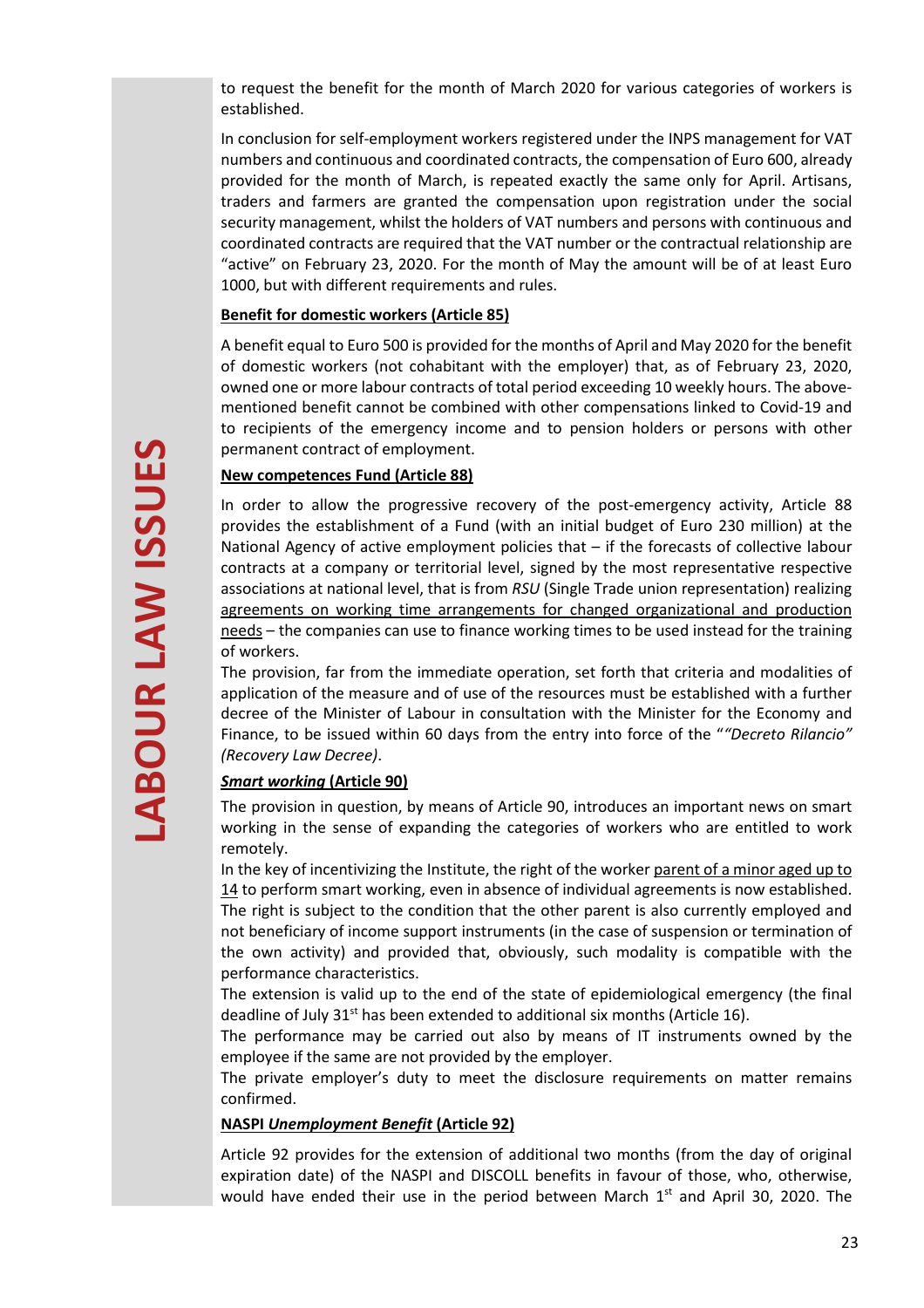extension consists in the disbursement of an amount, for each month, equal to that of the last monthly payment due for the original supply.

The extension is subject to the failure to use, in the same period, by the recipient of other COVID benefits provided by the decree in question or by the previous decree (No. 18/20)

## **Fixed-term contracts (Article 93)**

Article 93, with the decleared purpose to cope with the restart of the activities after the COVID-19 emergency does not allow employers, by way of derogation from Article 21 of Decree Law No. 81/2015, up to the date of August 30, 2020, to renew and/or extension of existing fixed-term contracts also in the absence of the conditions identified by Article 19, first paragraph of the same Decree No. 81/2015 (the so-called special single causes laid down in the Dignity Decree "*Decreto Dignità*").

The provision, this time of general nature, adds to the forecast (that remains therefore in force) contained in the law converting the *"Cura Italia"* Decree*,* provision that, worth remembering being in derogation from the general provision which excludes the possibility to activate new fixed-term contracts for employers who use the social shock absorbers, provided the possibility of extension and renews (with special single cause) of contracts in favour of companies that activate COVID shock absorbers (*CIGO –* ordinary redundancy fund*, FIS -* salary supplement fund*, CIG in deroga -* exceptional wages guarantee fund), during the period between February 23, 2020 and August 30, 2020.

The news of the (transitional) exemption from the obligation of indication of the special single causes entails that, up to August 30, 2020, the contracts with no specified reason currently under execution may legitimately carry on (the so-called extension) also beyond the time frame of 12 months and entails that expired/about to expire contractual relationships (with the stipulation of new contracts between the same entities) may be renewed, without the need of addition of a one of the conditions provided for by the legislation in accordance with the Institution's "regime" (see letters a) and b) of aforementioned Article 19).

Some notes on the critical points of the provision, hoping that the interpretation doubts resulting from the lack of clarity of the text are solved with the conversion law.

The express reference to the need to face with the restart of activities in the *incipit* of the provision in question, may be interpreted (wrongly, in our opinion) as meaning that containing the use from employers who must "reopen" after the emergency, when in fact the possibility of derogation, resulting from the summary explanatory memorandum, would seem really to have a general scope.

The provision does not contain an express reference to the staff leasing contracts (differently from the derogation in favour of employers who have accessed to the COVID shock absorbers). Nevertheless, it must be considered that the derogation to the specific single causes finds application also to staff leasing relationships, in accordance with the reference contained in Article 34 of Decree Law No. 81/2015 at Article 21 of the same decree (the provision subjected to derogation from that in question) for the definition of the legislation of the employment relationship between the provider and the worker.

It is not clear if August 30, 2020 will be the date by which the existing relationship (pursuant to extension/renewal) shall cease, or if extensions or renewals may be legitimately signed up to such last date.

## **Support measures for companies for the reduction of the risk of infection in the workplaces (Article 95)**

Article 95, with the declared intention to ease the implementation of the provisions referred to in Protocol Government/Social Partners March 14-April 24, 2020, provided the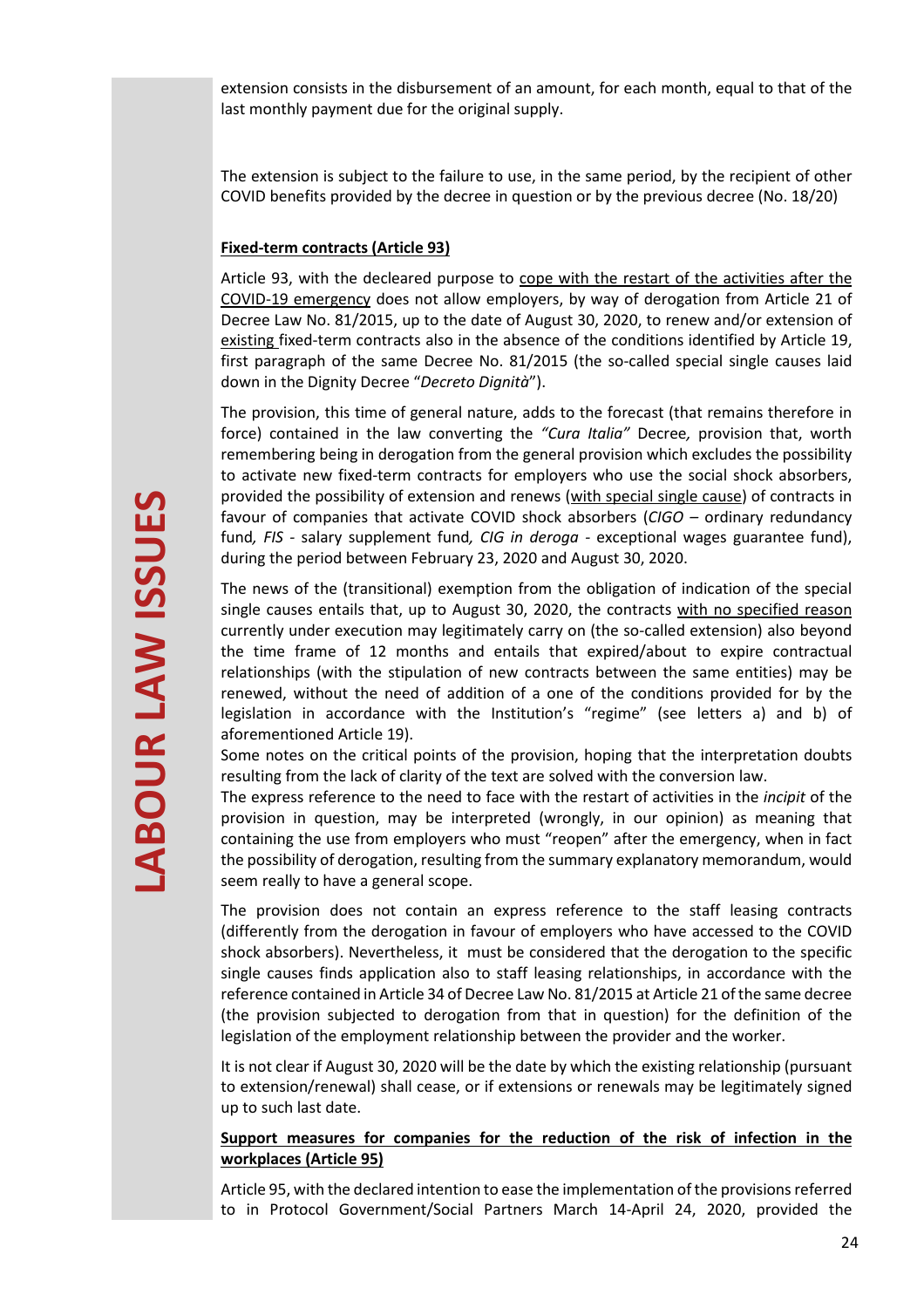promotion by INAIL of extraordinary measures in favour of companies which have carried out measures for the reduction of the risk of infection in the workplaces throught the purchase of equipments and/or devices listed in the first paragraph of the provision.

Please be advised: they are measures that are expressly declared (fourth paragraph) incompatible with other benefits, including tax benefits, concerning the same costs.

## **Air transport (Articles 202, 203, 204)**

Article 202, by reason of the impact that the emergency situation had on the branch, identifies the establishment of a new subsidiary company wholly owned by MEF, that is a company with public majority shareholdings with a significant capital resources hopefully aimed to the reorganization and re-launching of air transport.

The definition of the essential assets of such company is established by the implementation decree which shall be adopted by the Ministry of Economy and finance, in cooperation with the Ministers of Infrastructure and Transportation, Economic Development, Labour and Social Affairs as resolved in the conversion fo Law Decree 18/2020. It is therefore a mere programmatic provision.

Article 203 introduces for the air carriers and the connected companies the obligation to apply to the employees a wage not lower than that provided for by CCNL for the captioned field. The breach of the aforesaid obligation will lead to the application of administrative penalties which are allocated to Solidarity Fund for the field of air transport and for the activities of the Civil Aviation Authority (*ENAC*). Article 204 identifies as further support instrument to the field the devolution to the Solidarity Fund of 50% of the resorces deriving from the increase of the fees for boarding.

## **Second Title**

## **Fund for the preservation of employment levels and the continued management of the companies (article 43)**

\*

Article 43 sets forth the establishament at the Minister of Economic Development of a Fund (with a budget of Euro 100 million for 2020) expressely aimed to the saving and restructuring of two categories of companies:

- companies owners of historic brands of national interest (enrolled in the register under article 185 bis of Legislative Decree no. 30/85);
- limited liabities companies with at least 250 employees who found themselves in a difficult economic situation.

It is a support instrument (however, by now, non operational, standing by for a Decree issued by the Minister of Economic Development setting out management and functioning procedures and requirements of the Fund and establishes the further requirements to those companies which will be able to use it) aimed to be used under business conditions where the termination of the activity or its outsourcing outside the national territory lead to a relevant social and economic impact. The companies will be required to give notice to the Minister of Economic Development of the actions/opportunities to reduce the crisis employment impacts (the information subject to notification are listed under the fourth paragraph).

The employment benefits of the instrument are intended as indirect, in connection with the continued management of the companies which is guaranteed in this way.

## **Aids by way of subsidies for the payment of wages of the empolyees to avoid dismissals during the pandemic of COVID-19 (article 60)**

Article 60 provides the chance to Regions, Provinces, autonomous Provinces (also by actions of Coordination during Conference), the other regional authorities and the Chambers of commerce to adopt aids, out of their own resources, for the principal purpose and by the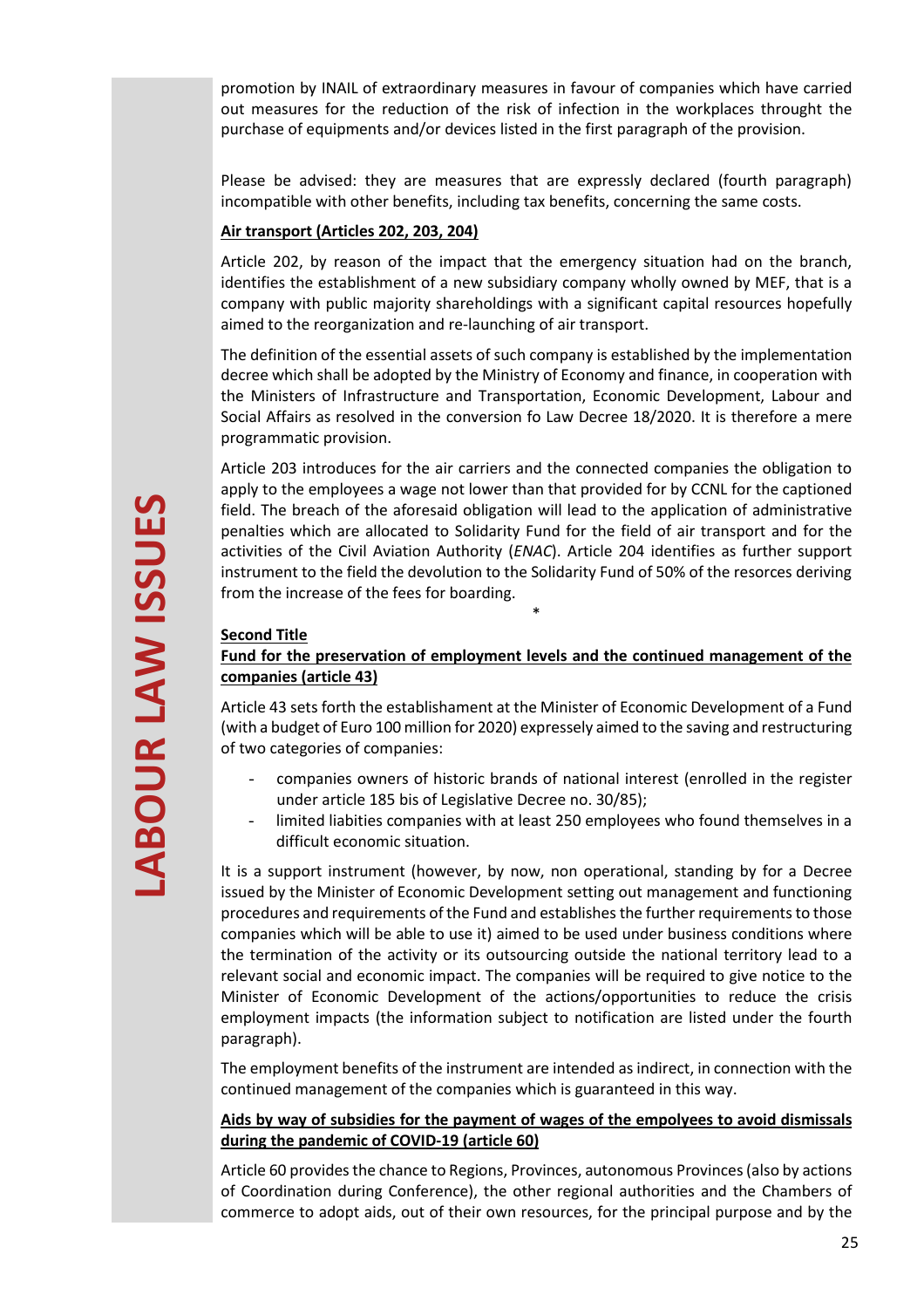ways indicated in the inscription of the provision, in favour of companies of certain field or regions or of certain sizes, particularly affected by COVID 19. They are the so called selective aids (pursuant to article 107, comma 1 of *TFUE*) which must meet the conditions under the Communication of the European Commission C (2020) 1863 "Temporary Framework for the

State aid measures to support economy in the current emergency of COVID -19" and subsequent amendments. The subsidies will support the wage costs, including the employers' and welfare shares and the costs incurred for autonomous workers. The monthly subsidy (whose charge may be backdated to Feburatry  $1<sup>st</sup>$ , 2020) may be allowed to the extent not higher than 80% of the gross monthly earnings for a maximum of twelve months, for those employees who otherwise would have been dismissed after suspension of reduction of the corporate activities due to the pandemic and on condition that the employees continue to continuously (the autonomous workers are only to be intended as work advisors *co.co.co.)* carry out the activity during the period in which the aid is allowed.

Therefore, also the provision under examination is mere programmatic.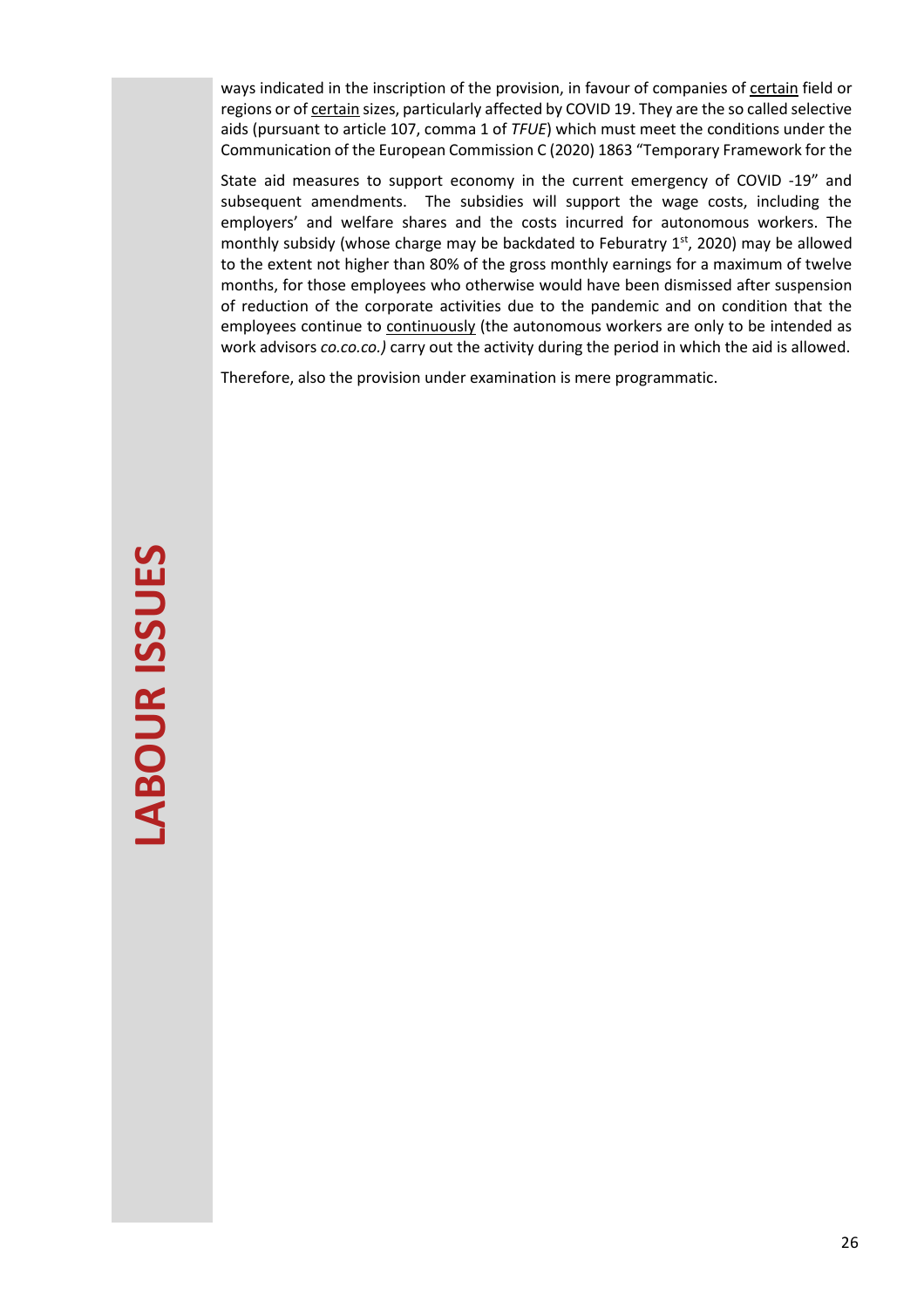#### **Capital strenghtening of medium-size companies (article 26)**

#### **Issue of financial instruments**

Article 26 of Recovery Law Decree *"Decreto Rilancio"*, beyond the fiscal benefits already illustrated above, also provides for a measure of financial support to be used necessarily meeting the conditions already mentioned in the previous section of this newsletter regarding tax issues (in particular, we remind that, in order to benefit from this measure, the resolution and a capital strengthening not lower than Euro 250,000 are necessary by the end of 2020).

In this respect, article 26 of Recovery Law Decree *"Decreto Rilancio"* provides for the establishment of a specific fund called " Property Fund SME" aimed to the subscription of bonds or debt securities (respectively for joint-stock companies and limited liabilities companies) – which the Recovery Law Decree *"Decreto Rilancio"* defines, jointly, as financial instruments -, issued by the asset companies, for a maximum amount equal to the lowest amount between three times the amount of the capital increase and 12,5% of the incomes as per article 85, paragraph 1, letters a) and b), of the Consolidated Tax Act related to the tax year 2019. A different maximum amount is provided for if the company benefits from publicly guaranteed secured loans pursuant to the Communication of the European Commission of March 19, 2020 related to the "temporary Framework for the State aid measures to support the economy in the current emergency caused by COVID-19". The Manager of the Fund is Invitalia S.p.A. (National Agency for inward investment promotion and enterprise development).

The issuing company may issue the financial instruments by way of derogation from the limits provided for by the first paragraph of article 2412 of the Italian Civil Code, which allows, in the ordinary way, the issue of bonds for an overall amount not exceeding the double of the share capital, legal reserve and available reserves resulting from the last approved financial statements. Moreover, it is provided that the Fund loans for the reimbursement of the financial instruments issued under the Recovery Law Decree *"Decreto Rilancio"*, if the asset company is subject to bankruptcy or other insolvency procedure, are met after any other loan but before shareholders loans pursuant to article 2467 of the Italian Civil Code (namely those granted in a situation of unbalances connection between the net worth and debt capital or in a financial situation of the company in which a contribution would have been reasonable). The asset company must undertake: (i) not to resolve or carry out, from the date of the application to intervene of the Manager and until the full reimbursement of the financial instruments, distributions of reserves ad purchases of treasury shares or shares and not to proceed to the reimbursement of shareholdings; (ii) to allocate the loan allowed by the Manager by the suscription of the financial instruments to support labour costs, investments or circulating capital used in production plants and business activities located in Italy; and (iii) to provide the Manager with a regular report with contents, frequency and modalities indicated by this latter, in order to allow the verification of the commitments made.

The interests on the principal amount accrue on yearly basis and are paid at the date of the reimursement. The financial instruments are reimbursed by the issuing company after six years of the subscription. It is understood that the company has the chance to reimburse the financial instruments in advance after three years of the subscription. The purposes whose achievement may lead to a reduction of the reimbursement value are indicated in article 26 of the decree of the Ministry of Economy and Finance (to be issued together with the Minister fro Economic Development).